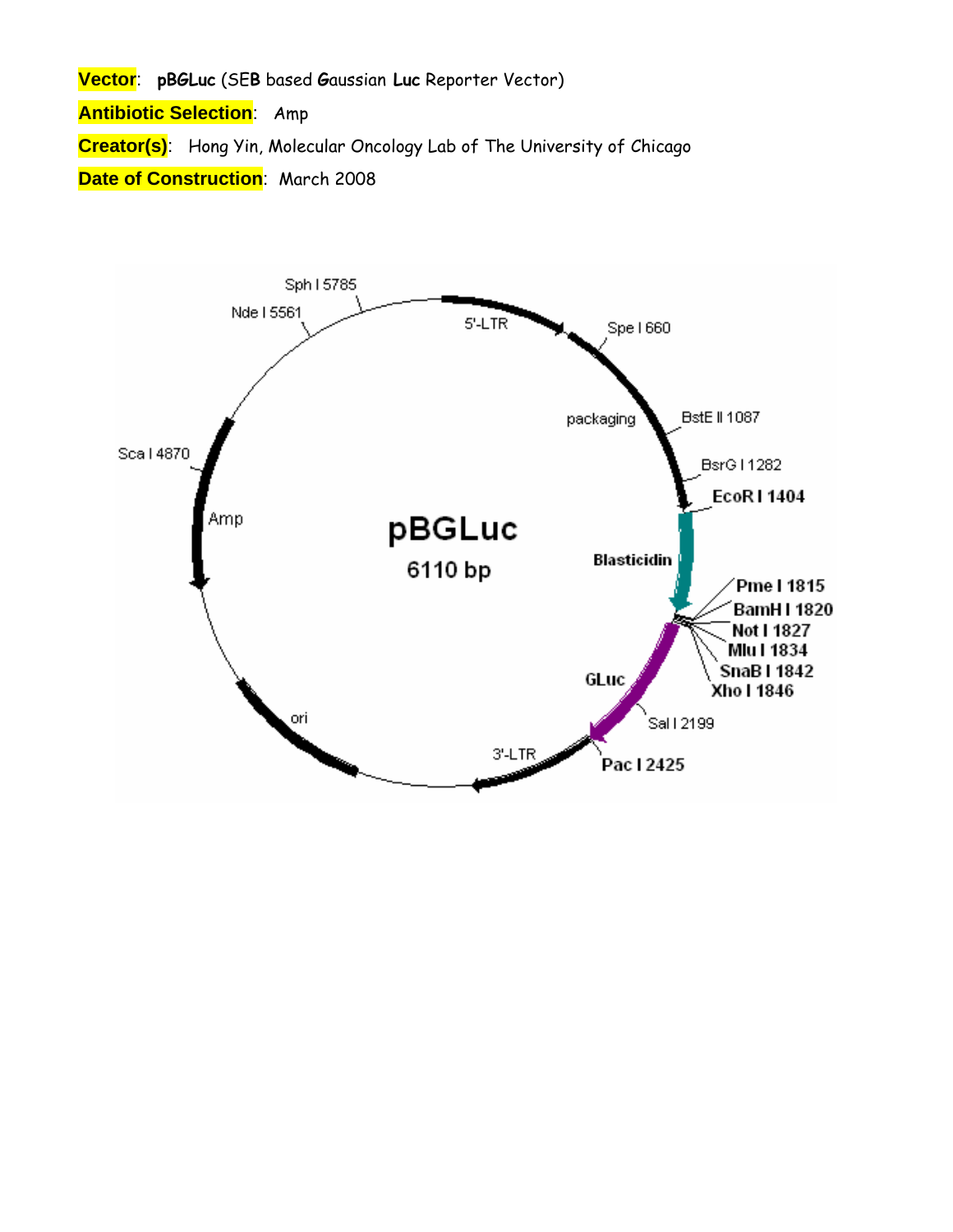## **pBGLuc (GLuc Reporter Vector) Full-Length Sequence**

TGAAAGACCC CACCTGTAGG TTTGGCAAGC TAGCTTAAGT AACGCCATTT TGCAAGGCATGGAAAATACATAACTGAGAA TAGAGAAGTT AGATCAAGG TTAGGAACAGAGAGACAGCAGAATATGGGCCAAACAGGATATCTGTGGTAAGCAGTTCCTCCCCGGCTCAGGGCCAAGAACAGATGGTCCCCAGATGCGGTCCCGC CCTCAGCAGTTTCTAGAGAACCATCAGATGTTTCCAGGGTGCCCCAAGGACCTGAAATGACCCTGTGCCTTATTTGAACTAACCAATCAGTTCGCTTCTCGCTTCT GTTCGCGCGCTTCTGCTCCCCGAGCTCAATAAAAGAGCCCACAACCCCTCACTCGGCGCGCCAGTCCTCCGATAGACTGCGTCGCCCGGGTACCCGTATTCCCAAT AAAGCCTCTTG CTGTTTGCAT CCGAATCGTG GACTCGCTGA TCCTTGGGAG GGTCTCCTCAGATTGATTGACTGCCCACCTCGGGGGTCTTTCATTTGGAG GTTCCACCGA GATTTGGAGACCCCTGCCCA GGGACCACCGACCCCCCCGC CGGGAGGTAA GCTGGCCAGC GGTCGTTTCGTGTCTGTCTC TGTCTTTGTG CGTGTTTGTGCCGGCATCTAATGTTTGCGCCTGCGTCTGTACTAGTTAGCTAACTAGCTCTGTATCTGGCGGACCCGTGGTGGAACTGACGAGTTCTGAACACCCG GCCG CAACCCTGGG AGACGTCCCAGGGACTTTGGGGGCCGTTTTTGTGGCCCGACCTGAGGAAGGGAGTCGATGTGGAATCCGACCCCGTCAGGATATGTGGTT CTGGTAGGAGACGAGAACCT AAAACAGTTC CCGCCTCCGT CTGAATTTTTGCTTTCGGTT TGGAACCGAAGCCGCGCGTC TTGTCTGCTG CAGCGCTGCA GCATCGTTCT GTGTTGTCTC TGTCTGACTGTGTTTCTGTA TTTGTCTGAA AATTAGGGCC AGACTGTTAC CACTCCCTTAAGTTTGACCTTAGGTCACTG GAAAGATGTCGAGCGGATCG CTCACAACCA GTCGGTAGAT GTCAAGAAGAGACGTTGGGT TACCTTCTGC TCTGCAGAAT GGCCAACCTTTAACGTCGGA TGGCCGCGAGACGGCACCTT TAACCGAGAC CTCATCACCC AGGTTAAGAT CAAGGTCTTT TCACCTGGCCCGCATGGACA CCCAGACCAGGTCCCCTACA TCGTGACCTG GGAAGCCTTG GCTTTTGACCCCCCTCCCTG GGTCAAGCCCTTTGTACACC CTAAGCCTCC GCCTCCTCTT CCTCCATCCGCCCCGTCTCT CCCCCTTGAACCTCCTCGTTCGACCCCGCCTCGATCCTCCCTTTATCCAGCCCTCACTCCTTCTCTAGGCGCCG**GAATTC**ACCATGGCCAAGCCTTTGTCTCAAGA AGAATCCACCCTCATTGAAAGAGCAACGGCTACAATCAACAGCATCCCCATCTCTGAAGACTACAGCGTCGCCAGCGCAGCTCTCTCTAGCGACGGCCGCATCTTC ACTGGTGTCAATGTATATCATTTTACTGGGGGACCTTGTGCAGAACTCGTGGTGCTGGGCACTGCTGCTGCTGCGGCAGCTGGCAACCTGACTTGTATCGTCGCGA TCGGAAATGAGAACAGGGGCATCTTGAGCCCCTGCGGACGGTGCCGACAGGTGCTTCTCGATCTGCATCCTGGGATCAAAGCCATAGTGAAGGACAGTGATGGACA GCCGACGGCAGTTGGGATTCGTGAATTGCTGCCCTCTGGTTATGTGTGGGAGGGCtaa **gtttaaac** ggatcc gcggccgc acgcgt tacgta ctcgag tctaga **gtacc**ATGGG AGTCAAAGTT CTGTTTGCCC TGATCTGCAT CGCTGTGGCC GAGGCCAAGC CCACCGAGAA CAACGAAGAC TTCAACATCG TGGCCGTGGC CAGCAACTTC GCGACCACGG ATCTCGATGC TGACCGCGGG AAGTTGCCCG GCAAGAAGCT GCCGCTGGAG GTGCTCAAAG AGATGGAAGC CAATGCCCGG AAAGCTGGCT GCACCAGGGG CTGTCTGATC TGCCTGTCCC ACATCAAGTG CACGCCCAAG ATGAAGAAGT TCATCCCAGG ACGCTGCCAC ACCTACGAAG GCGACAAAGA GTCCGCACAG GGCGGCATAG GCGAGGCGAT CGTCGACATT CCTGAGATTC CTGGGTTCAA GGACTTGGAG CCCATGGAGC AGTTCATCGC ACAGGTCGAT CTGTGTGTGG ACTGCACAAC TGGCTGCCTC AAAGGGCTTG CCAACGTGCA GTGTTCTGAC CTGCTCAAGA AGTGGCTGCC GCAACGCTGT GCGACCTTTG CCAGCAAGAT CCAGGGCCAG GTGGACAAGA TCAAGGGGGC CGGTGGTGAC **TAAttaattaa CGAT**AAAATAAAAGATTTTATTTAGTCTCCAGAAAAAGGGGGGAATGAAAGACCCCACCTGTAGGTTTGGCAAGCTAGCTTAAGTAACGCCATTTTGCAAGGCATG GAAAATACATAACTGAGAATAGAGAAGTTCAGATCAAGGTTAGGAACAGAGAGACAGCAGAATATGGGCCAAACAGGATATCTGTGGTAAGCAGTTCCTGCCCCGG CTCAGGGCCAAGAACAGATGGTCCCCAGATGCGGTCCCGCCCTCAGCAGTTTCTAGAGAACCATCAGATGTTTCCAGGGTGCCCCAAGGACCTGAAATGACCCTGT GCCTTATTTGAACTAACCAATCAGTTCGCTTCTCGCTTCTGTTCGCGCGCTTCTGCTCCCCGAGCTCAATAAAAGAGCCCACAACCCCTCACTCGGCGCGCCAGTC CTCCGATAGACTGCGTCGCCCGGGTACCCGTGTATCCAATAAACCCTCTTGCAGTTGCATCCGACTTGTGGTCTCGCTGTTCCTTGGGAGGGTCTCCTCTGAGTGA TTGACTACCCGTCAGCGGGGGTCTTTCATGGGTAACAGTTTCTTGAAGTTGGAGAACAACATTCTGAGGGTAGGAGTCGAATATTAAGTAATCCTGACTCAATTAG CCACTGTTTTGAATCCACATACTCCAATACTCCTGAAATAGTTCATTATGGACAGCGCAGAAGAGCTGGGGAGAATTAATTCGTAATCATGGTCATAGCTGTTTCC TGTGTGAAATTGTTATCCGCTCACAATTCCACACAACATACGAGCCGGAAGCATAAAGTGTAAAGCCTGGGGTGCCTAATGAGTGAGCTAACTCACATTAATTGCG TTGCGCTCACTGCCCGCTTTCCAGTCGGGAAACCTGTCGTGCCAGCTGCATTAATGAATCGGCCAACGCGCGGGGAGAGGCGGTTTGCGTATTGGGCG CTCTTCCGCT TCCTCGCTCA CTGACTCGCTGCGCTCGGTC GTTCGGCTGCGGCGAGCGGTATCAGCTCACTCAAAGGCGGTAATACGGTTATCCACAGAA TCAGGGGATAACGCAGGAAA GAACATGTGAGCAAAAGGCC AGCAAAAGGC CAGGAACCGT AAAAAGGCCGCGTTGCTGGC GTTTTTCCATAGGCTCCGCC CCCCTGACGA GCATCACAAA AATCGACGCTCAAGTCAGAG GTGGCGAAAC CCGACAGGAC TATAAAGATACCAGGCGTTT CCCCCTGGAAGCTCCCTCGT GCGCTCTCCT GTTCCGACCC TGCCGCTTAC CGGATACCTG TCCGCCTTTCTCCCTTCGGG AAGCGTGGCGCTTTCTCATA GCTCACGCTGTAGGTATCTC AGTTCGGTGTAGGTCGTTCG CTCCAAGCTGGGCTGTGTGC ACGAACCCCC CGTTCAGCCC GACCGCTGCGCCTTATCCGG TAACTATCGT CTTGAGTCCA ACCCGGTAAGACACGACTTA TCGCCACTGGCAGCAGCCAC TGGTAACAGG ATTAGCAGAG CGAGGTATGT AGGCGGTGCT ACAGAGTTCTTGAAGTGGTG GCCTAACTACGGCTACACTA GAAGGACAGT ATTTGGTATC TGCGCTCTGCTGAAGCCAGT TACCTTCGGAAAAAGAGTTG GTAGCTCTTG ATCCGGCAAA CAAACCACCGCTGGTAGCGG TGGTTTTTTT GTTTGCAAGC AGCAGATTACGCGCAGAAAA AAAGGATCTCAAGAAGATCC TTTGATCTTT TCTACGGGGT CTGACGCTCA GTGGAACGAA AACTCACGTTAAGGGATTTT GGTCATGAGATTATCAAAAA GGATCTTCAC CTAGATCCTT TTAAATTAAAAATGAAGTTT TAAATCAATCTAAAGTATAT ATGAGTAAAC TTGGTCTGAC AGTTACCAATGCTTAATCAG TGAGGCACCT ATCTCAGCGA TCTGTCTATTTCGTTCATCC ATAGTTGCCTGACTCCCCGT CGTGTAGATA ACTACGATAC GGGAGGGCTT ACCATCTGGC CCCAGTGCTGCAATGATACC GCGAGACCCACGCTCACCGG CTCCAGATTT ATCAGCAATA AACCAGCCAGCCGGAAGGGC CGAGCGCAGAAGTGGTCCTG CAACTTTATC CGCCTCCATC CAGTCTATTAATTGTTGCCG GGAAGCTAGA GTAAGTAGTT CGCCAGTTAATAGTTTGCGC AACGTTGTTGCCATTGCTAC AGGCATCGTG GTGTCACGCT CGTCGTTTGGTATGGCTTCA TTCAGCTCCGGTTCCCAACG ATCAAGGCGA GTTACATGAT CCCCCATGTT GTGCAAAAAA GCGGTTAGCTCCTTCGGTCC TCCGATCGTTGTCAGAAGTA AGTTGGCCGC AGTGTTATCA CTCATGGTTATGGCAGCACT GCATAATTCT CTTACTGTCA TGCCATCCGTAAGATGCTTT TCTGTGACTGGTGAGTACTC AACCAAGTCA TTCTGAGAAT AGTGTATGCG GCGACCGAGT TGCTCTTGCCCGGCGTCAAT ACGGGATAAT ACCGCGCCACATAGCAGAACTTTAAAAGTG CTCATCATTGGAAAACGTTC TTCGGGGCGAAAACTCTCAA GGATCTTACC GCTGTTGAGA TCCAGTTCGATGTAACCCAC TCGTGCACCC AACTGATCTT CAGCATCTTTTACTTTCACC AGCGTTTCTGGGTGAGCAAA AACAGGAAGG CAAAATGCCG CAAAAAAGGG AATAAGGGCG ACACGGAAATGTTGAATACT CATACTCTTC CTTTTTCAAT ATTATTGAAG CATTTATCAG GGTTATTGTCTCATGAGCGG ATACATATTTGAATGTATTT AGAAAAATAAACAAATAGGG GTTCCGCGCACATTTCCCCG AAAAGTGCCA CCTGACGTCT AAGAAACCATTATTATCATG ACATTAACCTATAAAAATAG GCGTATCACG AGGCCCTTTC GTCTCGCGCG TTTCGGTGAT GACGGTGAAAACCTCTGACA CATGCAGCTC CCGGAGACGG TCACAGCTTG TCTGTAAGCGGATGCCGGGAGCAGACAAGC CCGTCAGGGCGCGTCAGCGG GTGTTGGCGG GTGTCGGGGC TGGCTTAACTATGCGGCATC AGAGCAGATT GTACTGAGAG TGCACCATATGCGGTGTGAA ATACCGCACAGATGCGTAAG GAGAAAATAC CGCATCAGGC GCCATTCGCC ATTCAGGCTG CGCAACTGTTGGGAAGGGCG ATCGGTGCGGGCCTCTTCGC TATTACGCCA GCTGGCGAAA GGGGGATGTGCTGCAAGGCG ATTAAGTTGGGTAACGCCAG GGTTTTCCCA GTCACGACGT TGTAAAACGACGGCGCAAGG AATGGTGCAT GCAAGGAGAT GGCGCCCAACAGTCCCCCGG CCACGGGGCCTGCCACCATA CCCACGCCGA AACAAGCGCT CATGAGCCCGAAGTGGCGAG CCCGATCTTCCCCATCGGTG ATGTCGGCGA TATAGGCGCC AGCAACCGCA CCTGTGGCGC CGGTGATGCCGGCCACGATG CGTCCGGCGTAGAGGCGATT AGTCCAATTT GTTAAAGACA GGATATCAGTGGTCCAGGCT CTAGTTTTGA CTCAACAATA TCACCAGCTGAAGCCTATAG AGTACGAGCCATAGATAAAA TAAAAGATTT TATTTAGTCT CCAGAAAAAG GGGGGAA

|         | Unique enzymes in pBGLuc: |      | PaeR7 I | C`TCGA, G              | 1846 |
|---------|---------------------------|------|---------|------------------------|------|
|         |                           |      | Xho I   | C`TCGA, G              | 1846 |
| Spe I   | A`CTAG, T                 | 660  | Sal I   | G`TCGA.C               | 2199 |
|         |                           |      | Acc I   | GT `MK, AC             | 2200 |
| BstE II | G`GTNAC, C                | 1087 | HinC II | GTY RAC                | 2201 |
| BsrG I  | T`GTAC, A                 | 1282 |         |                        |      |
| ECOR I  | G`AATT.C                  | 1404 | Hind II | GTY RAC                | 2201 |
| Pme I   | CTTT AAAC                 | 1815 | BspM I  | ACCTGC 10/14           | 2335 |
| BamH I  | G`GATC, C                 | 1820 | Pac I   | TTA, AT`TAA            | 2425 |
|         |                           |      | Sca I   | AGT ACT                | 4870 |
| Not I   | GC `GGCC, GC              | 1827 | Nde I   | CA`TA, TG              | 5561 |
| Mlu I   | A CGCG.T                  | 1834 |         |                        |      |
| BsaA I  | YAC GTR                   | 1842 | Sph I   | G.CATG'C               | 5785 |
| SnaB I  | TAC GTA                   | 1842 |         | Number of enzymes = 21 |      |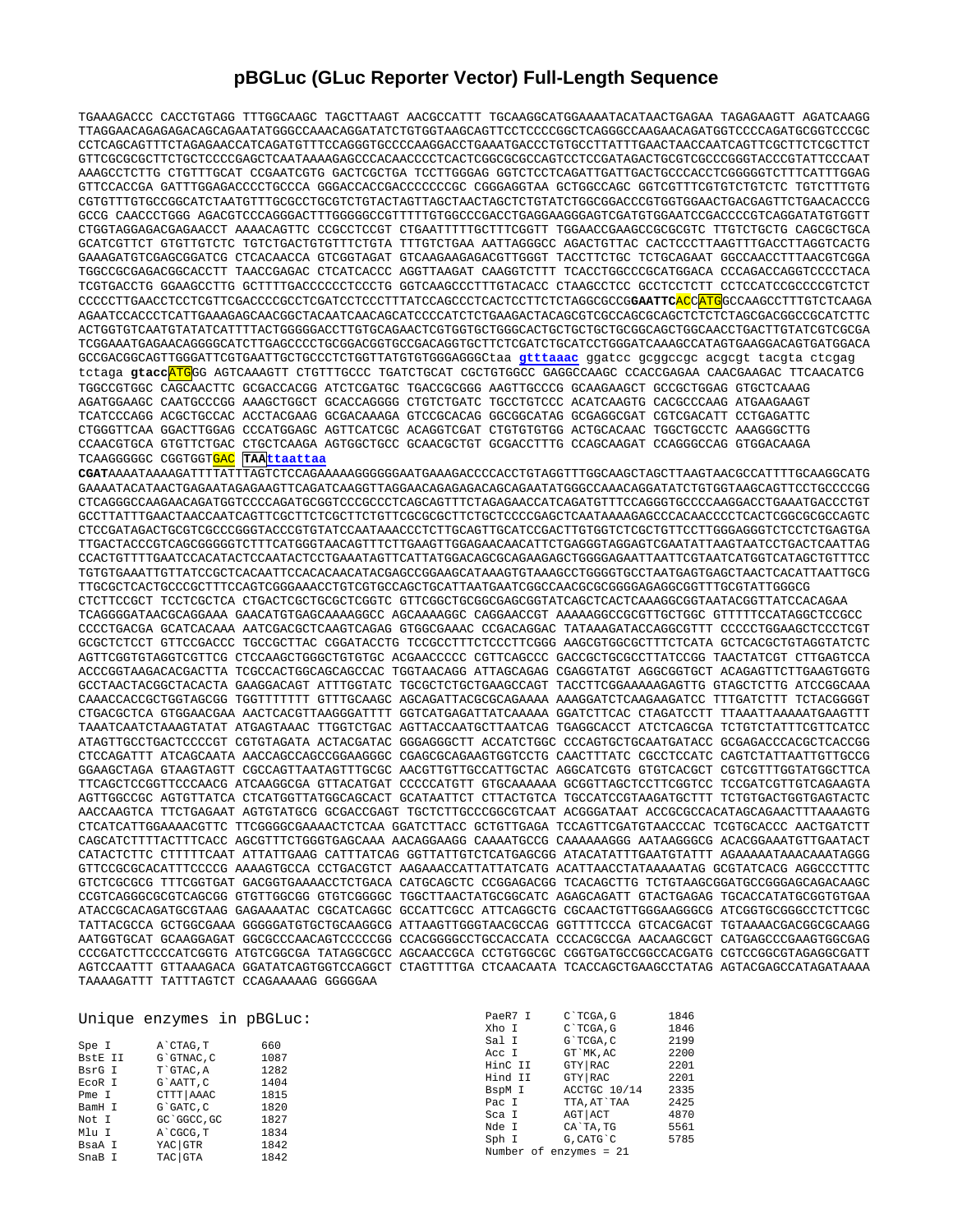|                                                                      |            |                               | The following enzymes do not cut in pBGLuc: |                              |                 | BsaA I<br>BsaB I<br>BsaH I | (1)<br>(2)<br>(8)  | 1842<br>1711<br>742 | 1893<br>1398       | 4927               | 5309         |
|----------------------------------------------------------------------|------------|-------------------------------|---------------------------------------------|------------------------------|-----------------|----------------------------|--------------------|---------------------|--------------------|--------------------|--------------|
| Age I<br>Apa I<br>Blp I<br>BsiC I<br>Bsp1286 I<br>BspM II<br>Dra III |            | Avr II<br>BsiW I<br>Bst1107 I | Bcl I<br>Bsm I<br>BstB I                    | Bql II<br>Bsp120 I<br>BstX I | BsaJ I          | (41)                       | 5613<br>161<br>461 | 5796<br>240<br>497  | 5910<br>250<br>546 | 5931<br>397<br>547 |              |
| Cla I<br>HinD III                                                    | Hpa I      |                               | Eco72 I<br>Mun I                            | Esp I<br>Nsi I               | Fse I<br>PflM I |                            |                    | 694<br>747          | 733<br>1167        | 734<br>1236        | 746<br>1245  |
| Pml I                                                                | Rsr II     |                               | Sfi I                                       | Spl I                        | Srf I           |                            |                    | 1265                | 1266               | 1411               | 1716         |
|                                                                      |            |                               |                                             |                              |                 |                            |                    | 1824                | 1861               | 1906               | 1951         |
| pBGLuc: sites sorted by name:                                        |            |                               |                                             |                              |                 |                            |                    | 1972                | 1991               | 2071               | 2132         |
| Aat II                                                               | (2)        | 745                           | 5312                                        |                              |                 |                            |                    | 2217<br>2714        | 2239<br>2724       | 2378<br>2871       | 2635<br>2934 |
| Acc I                                                                | (1)        | 2200                          |                                             |                              |                 |                            |                    | 3236                | 3657               | 5731               | 5809         |
| Acc65 I                                                              | (2)        | 401                           | 2875                                        |                              |                 |                            |                    | 5815                |                    |                    |              |
| Aci I                                                                | (64)       | 197                           | 203                                         | 566                          | 588             | BsaW I                     | (3)                | 3703                | 3850               | 4681               |              |
|                                                                      |            | 688<br>1042                   | 727<br>1133                                 | 860<br>1199                  | 901<br>1298     | BseR I<br>Bsg I            | (4)<br>(4)         | 464<br>1600         | 1293<br>2051       | 1332<br>2264       | 2937<br>2334 |
|                                                                      |            | 1317                          | 1355                                        | 1532                         | 1614            | BsiE I                     | (11)               | 592                 | 727                | 1532               | 1648         |
|                                                                      |            | 1681                          | 1824                                        | 1826                         | 1830            |                            |                    | 1830                | 2197               | 3413               | 3837         |
|                                                                      |            | 1991<br>2179                  | 1993<br>2346                                | 2019                         | 2170            |                            |                    | 4760                | 4909               | 5656               | 2812         |
|                                                                      |            | 2973                          | 3187                                        | 2671<br>3290                 | 2677<br>3346    | BsiHKA I                   | (8)                | 338<br>3815         | 2032<br>4976       | 2109<br>5061       | 5558         |
|                                                                      |            | 3356                          | 3380                                        | 3423                         | 3430            | BsmA I                     | (21)               | 107                 | 475                | 531                | 609          |
|                                                                      |            | 3451                          | 3542                                        | 3570                         | 3697            |                            |                    | 734                 | 832                | 949                | 1073         |
|                                                                      |            | 3716                          | 3837                                        | 3947                         | 4082            |                            |                    | 1132                | 1150               | 1328               | 1431         |
|                                                                      |            | 4091<br>4781                  | 4453<br>4902                                | 4544<br>4946                 | 4735<br>5023    |                            |                    | 2457<br>4452        | 2580<br>5226       | 2927<br>5379       | 2948<br>5423 |
|                                                                      |            | 5132                          | 5231                                        | 5278                         | 5452            |                            |                    | 6095                |                    |                    |              |
|                                                                      |            | 5491                          | 5501                                        | 5527                         | 5565            | BsmB I                     | (7)                | 733                 | 831                | 1072               | 1131         |
|                                                                      |            | 5578                          | 5604                                        | 5661                         | 5920            |                            |                    | 1329                | 5380               | 5422               |              |
| Afl II<br>Afl III                                                    | (3)<br>(2) | 35<br>1834                    | 1006<br>3497                                | 2507                         |                 | BsmF I                     | (11)               | 172<br>764          | 185<br>1205        | 564<br>1585        | 729<br>2078  |
| Aha II                                                               | (8)        | 742                           | 1398                                        | 4927                         | 5309            |                            |                    | 2646                | 2659               | 5791               |              |
|                                                                      |            | 5613                          | 5796                                        | 5910                         | 5931            | BsoF I                     | (44)               | 727                 | 901                | 917                | 920          |
| Ahd I                                                                | (5)        | 1020                          | 2165                                        | 2920                         | 2966            |                            |                    | 925                 | 928                | 1133               | 1513         |
| Alu I                                                                | (29)       | 4390<br>30                    | 34                                          | 336                          | 580             |                            |                    | 1532<br>1615        | 1606<br>1618       | 1609<br>1782       | 1612<br>1827 |
|                                                                      |            | 668                           | 676                                         | 1515                         | 1620            |                            |                    | 1830                | 2016               | 2019               | 2066         |
|                                                                      |            | 2015                          | 2061                                        | 2502                         | 2506            |                            |                    | 2141                | 2180               | 2291               | 2343         |
|                                                                      |            | 2810                          | 3129                                        | 3162                         | 3257            |                            |                    | 2346                | 3322               | 3403               | 3421         |
|                                                                      |            | 3321<br>3801                  | 3439<br>4058                                | 3665<br>4579                 | 3755<br>4679    |                            |                    | 3424<br>3905        | 3542<br>3908       | 3697<br>4114       | 3840<br>4442 |
|                                                                      |            | 4742                          | 5421                                        | 5440                         | 5685            |                            |                    | 4781                | 4808               | 4903               | 5132         |
|                                                                      |            | 6041                          |                                             |                              |                 |                            |                    | 5419                | 5528               | 5632               | 5705         |
| Alw I                                                                | (16)       | 453                           | 1051                                        | 1357                         | 1727            | BspH I                     | (4)                | 4217                | 5225               | 5330               | 5854         |
|                                                                      |            | 1816<br>4059                  | 1827<br>4145                                | 1983<br>4145                 | 2370<br>4242    | BspM I<br>Bsr I            | (1)<br>(17)        | 2335<br>374         | 1030               | 1058               | 1546         |
|                                                                      |            | 4243                          | 4707                                        | 5022                         | 5028            |                            |                    | 1570                | 2290               | 2848               | 3298         |
| AlwN I                                                               | (3)        | 2077                          | 2631                                        | 3913                         |                 |                            |                    | 3904                | 3917               | 4031               | 4437         |
| ApaL I                                                               | (4)        | 2105                          | 3811                                        | 5057                         | 5554            |                            |                    | 4555                | 4598               | 4865               | 5037         |
| Apo I<br>Asc I                                                       | (2)<br>(2) | 872<br>368                    | 1404<br>2842                                |                              |                 | BsrB I                     | (4)                | 5743<br>1042        | 3189               | 3430               | 5231         |
| Ase I                                                                | (5)        | 2421                          | 3140                                        | 3268                         | 3327            | BsrD I                     | (2)                | 4451                | 4625               |                    |              |
|                                                                      |            | 4562                          |                                             |                              |                 | BsrG I                     | (1)                | 1282                |                    |                    |              |
| Asp718                                                               | (2)        | 401                           | 2875                                        |                              |                 | BssH II<br>BssS I          | (4)                | 317                 | 368                | 2791               | 2842         |
| Ava I                                                                | (6)        | 331<br>2805                   | 397<br>2871                                 | 498                          | 1846            | BstE II                    | (4)<br>(1)         | 1587<br>1087        | 3670               | 5054               | 5361         |
| Ava II                                                               | (13)       | 186                           | 199                                         | 254                          | 551             | BstN I                     | (22)               | 241                 | 548                | 735                | 748          |
|                                                                      |            | 690                           | 1219                                        | 1572                         | 2660            |                            |                    | 1169                | 1194               | 1217               | 1237         |
|                                                                      |            | 2673<br>6005                  | 2728                                        | 4528                         | 4750            |                            |                    | 1267<br>2218        | 1717<br>2379       | 2072<br>2385       | 2134<br>2715 |
| BamH I                                                               | (1)        | 1820                          |                                             |                              |                 |                            |                    | 3237                | 3525               | 3646               | 3659         |
| Ban I                                                                | (13)       | 244                           | 401                                         | 1142                         | 1397            |                            |                    | 5732                | 6009               |                    |              |
|                                                                      |            | 1687                          | 2718                                        | 2875                         | 3241            | BstU I                     | (24)               | 317                 | 319                | 370                | 903          |
|                                                                      |            | 4338                          | 5612                                        | 5795                         | 5909            |                            |                    | 905                 | 1135               | 1644               | 1826         |
| Ban II                                                               | (8)        | 5930<br>338                   | 351                                         | 1677                         | 2239            |                            |                    | 1836<br>2793        | 1968<br>2844       | 1993<br>3344       | 2791<br>3346 |
|                                                                      |            | 2812                          | 2825                                        | 5862                         | 5876            |                            |                    | 3544                | 4125               | 4455               | 4948         |
| Bbe I                                                                | (5)        | 1401                          | 5616                                        | 5799                         | 5913            |                            |                    | 5280                | 5380               | 5382               | 5485         |
|                                                                      |            | 5934                          |                                             |                              |                 | BstY I                     | (9)                | 1820                | 1976               | 2374               | 4138         |
| Bbs I<br>Bbv I                                                       | (2)<br>(9) | 1498<br>931                   | 1939<br>939                                 | 1524                         | 1629            |                            |                    | 4149<br>5032        | 4235               | 4247               | 5015         |
|                                                                      |            | 3916                          | 3919                                        | 4125                         | 4819            | Bsu36 I                    | (2)                | 781                 | 1018               |                    |              |
|                                                                      |            | 5430                          |                                             |                              |                 | Cac8 I                     | (37)               | 28                  | 32                 | 319                | 370          |
| Bbv II                                                               | (2)        | 1497                          | 1938                                        |                              |                 |                            |                    | 582                 | 586                | 631                | 650          |
| Bcn I                                                                | (16)       | 164<br>724                    | 399<br>2006                                 | 400<br>2055                  | 571<br>2638     |                            |                    | 1199<br>1958        | 1508<br>2063       | 1622<br>2109       | 1834<br>2305 |
|                                                                      |            | 2873                          | 2874                                        | 3878                         | 4574            |                            |                    | 2369                | 2500               | 2504               | 2793         |
|                                                                      |            | 4925                          | 5426                                        | 5461                         | 5812            |                            |                    | 2844                | 3290               | 3319               | 3428         |
| Bfa I                                                                | (13)       | 31                            | 219                                         | 661                          | 673             |                            |                    | 3514                | 3551               | 4111               | 4502         |
|                                                                      |            | 1394<br>2693                  | 1522<br>3992                                | 1853<br>4245                 | 2503<br>4580    |                            |                    | 5515<br>5783        | 5663<br>5824       | 5683<br>5872       | 5687<br>5914 |
|                                                                      |            | 6015                          |                                             |                              |                 |                            |                    | 5944                |                    |                    |              |
| Bgl I                                                                | (2)        | 4510                          | 5628                                        |                              |                 | Cfr10 I                    | (5)                | 629                 | 2406               | 4470               | 5933         |
| Bpm I                                                                | (4)        | 2043                          | 2440                                        | 4460                         | 6078            |                            |                    | 5942                |                    |                    |              |
| Bsa I                                                                | (6)        | 476<br>2949                   | 530<br>4451                                 | 1149                         | 2928            | Csp6 I                     | (9)                | 402<br>1858         | 658<br>2876        | 1283<br>4869       | 1843<br>5545 |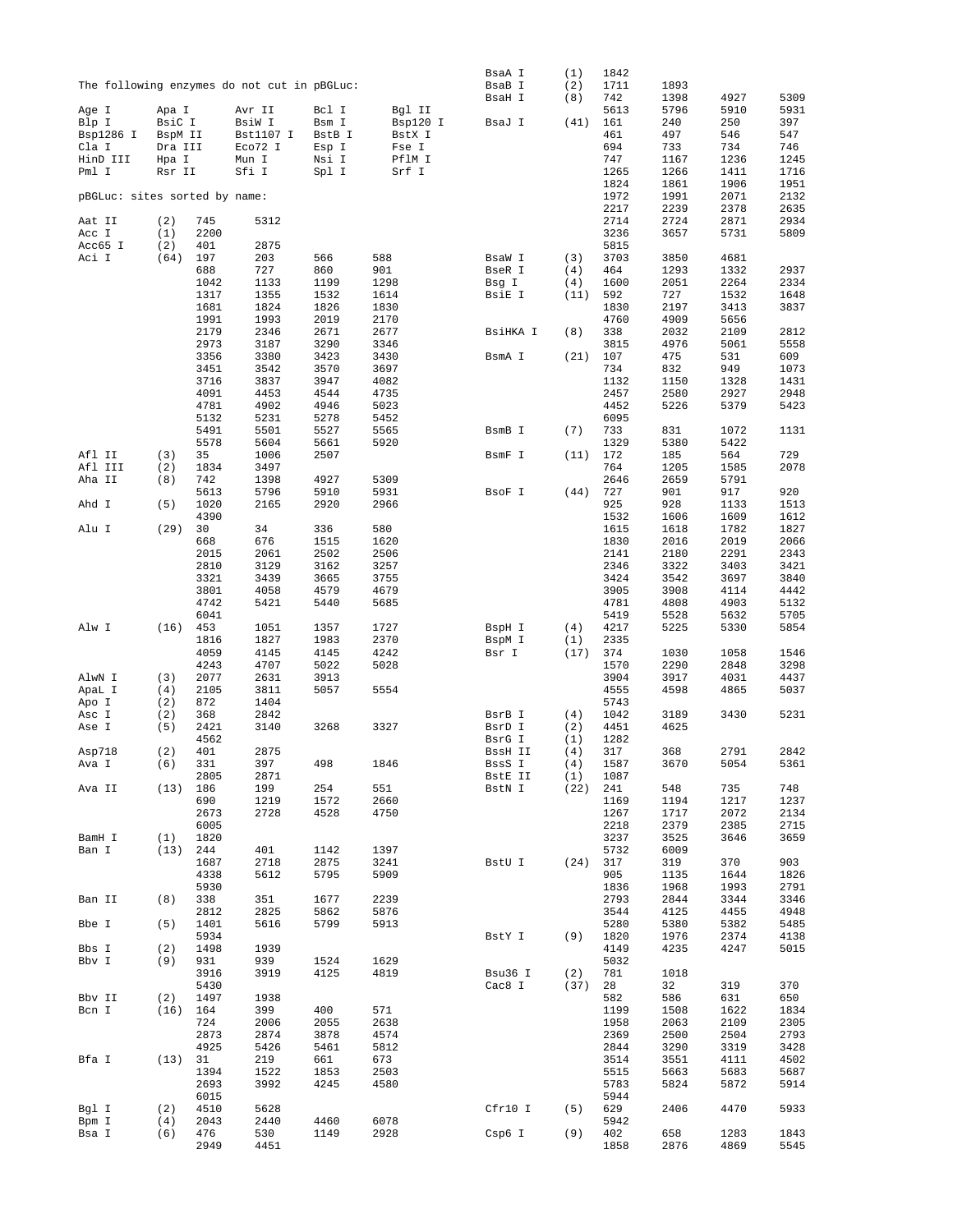| 781<br>1018<br>1290<br>1808<br>648<br>905<br>924<br>2209<br>2547<br>2641<br>2682<br>1512<br>2793<br>2795<br>2951<br>3022<br>3772<br>4181<br>2846<br>3121<br>3281<br>4347<br>4887<br>5313<br>5548<br>3374<br>3407<br>3677<br>459<br>1046<br>1178<br>3844<br>4018<br>4127<br>(32)<br>94<br>Dpn I<br>1708<br>1722<br>1363<br>1647<br>4613<br>4950<br>5282<br>1822<br>1890<br>1978<br>2085<br>5485<br>5615<br>5636<br>2196<br>2266<br>2376<br>2397<br>5798<br>5852<br>5912<br>2567<br>4065<br>4140<br>4151<br>HinC II<br>(1)<br>2201<br>4159<br>4237<br>4249<br>4354<br>Hind II<br>2201<br>(1)<br>4695<br>4713<br>4759<br>5017<br>Hinf I<br>442<br>450<br>791<br>(19)<br>5034<br>5070<br>5655<br>5879<br>1769<br>1849<br>1437<br>457<br>1044<br>1176<br>2166<br>2213<br>3032<br>DpnII<br>(32)<br>92<br>1706<br>1720<br>3075<br>3332<br>3397<br>1361<br>1645<br>1820<br>1888<br>1976<br>2083<br>3868<br>4385<br>6023<br>2194<br>2264<br>2374<br>2395<br>742<br>1398<br>4927<br>HinI I<br>(8)<br>2565<br>4063<br>4138<br>4149<br>5613<br>5796<br>5910<br>4157<br>4235<br>4247<br>4352<br>HinP I<br>317<br>319<br>368<br>(36)<br>4693<br>4711<br>4757<br>5015<br>646<br>903<br>922<br>5032<br>5068<br>5653<br>5877<br>1510<br>2791<br>2793<br>4256<br>4275<br>4967<br>2844<br>3119<br>3279<br>(4)<br>1815<br>Dra I<br>(3)<br>3605<br>5474<br>3372<br>3405<br>3675<br>Drd I<br>1500<br>Dsa I<br>(9)<br>694<br>1411<br>1824<br>1861<br>3842<br>4016<br>4125<br>1951<br>1972<br>1991<br>2239<br>4611<br>4948<br>5280<br>5815<br>5483<br>5634<br>5613<br>582<br>724<br>5796<br>(14)<br>1109<br>1130<br>5850<br>5910<br>Eae I<br>1529<br>1903<br>163<br>398<br>569<br>1414<br>1827<br>Hpa II<br>(27)<br>1948<br>1954<br>3336<br>4778<br>723<br>2005<br>1401<br>5812<br>5944<br>2407<br>2637<br>2872<br>724<br>1529<br>3704<br>3851<br>3877<br>(3)<br>1827<br>Eag I<br>1311<br>3119<br>3381<br>4471<br>4505<br>4572<br>Ear I<br>(6)<br>1070<br>5185<br>5673<br>4924<br>5425<br>5459<br>(2)<br>923<br>5851<br>5934<br>Eco47 III<br>5943<br>5958<br>5058<br>6062<br>Eco57 I<br>(4)<br>1509<br>4044<br>Hph I<br>(14)<br>1157<br>1183<br>1401<br>784<br>1392<br>4234<br>4461<br>4875<br>ECON I<br>(2)<br>Eco0109 I<br>1219<br>2728<br>5116<br>5400<br>5409<br>(6)<br>254<br>1572<br>5366<br>5820<br>5947<br>6028<br>1404<br>1397<br>5612<br>ECOR I<br>(1)<br>Kas I<br>(5)<br>5795<br>239<br>546<br>733<br>746<br>5930<br>ECOR II<br>(22)<br>1215<br>1235<br>405<br>2879<br>1167<br>1192<br>(2)<br>Kpn I<br>1265<br>1715<br>2070<br>2132<br>219<br>661<br>Mae I<br>(13)<br>31<br>2216<br>2377<br>2383<br>2713<br>1394<br>1522<br>1853<br>3235<br>3523<br>3644<br>3657<br>2693<br>3992<br>4245<br>5730<br>6007<br>6015<br>2613<br>5998<br>742<br>ECOR V<br>(3)<br>140<br>Mae II<br>(10)<br>1081<br>1122<br>(5)<br>5614<br>5797<br>5911<br>4200<br>4616<br>Ehe I<br>1399<br>2311<br>5932<br>5309<br>5751<br>727<br>901<br>917<br>920<br>39<br>Fnu4H I<br>(44)<br>Mae III<br>(20)<br>994<br>1022<br>925<br>928<br>1133<br>1513<br>1231<br>2412<br>1837<br>1532<br>1606<br>1609<br>1612<br>2989<br>3853<br>3916<br>1827<br>1615<br>1618<br>1782<br>4315<br>4646<br>4704<br>1830<br>2016<br>2019<br>2066<br>5045<br>5433<br>5724<br>2141<br>2180<br>2291<br>2343<br>(32)<br>92<br>457<br>1044<br>Mbo I<br>2346<br>3421<br>1361<br>1645<br>1706<br>3322<br>3403<br>3542<br>3697<br>3840<br>1820<br>1888<br>1976<br>3424<br>3905<br>3908<br>4114<br>4442<br>2194<br>2264<br>2374<br>4781<br>4808<br>4903<br>5132<br>2565<br>4063<br>4138<br>5705<br>5419<br>5528<br>5632<br>4157<br>4235<br>4247<br>423<br>1140<br>1300<br>1464<br>4693<br>4711<br>4757<br>Fok I<br>(12)<br>1699<br>2115<br>2896<br>4356<br>5032<br>5068<br>5653<br>4537<br>4824<br>5467<br>5711<br>1299<br>1445<br>Mbo II<br>(16)<br>1086<br>Fsp I<br>(2)<br>4612<br>5635<br>1530<br>1943<br>2131<br>Gdi II<br>723<br>725<br>1528<br>3369<br>4158<br>4231<br>(13)<br>1129<br>1530<br>1826<br>1828<br>1902<br>5064<br>5173<br>5661<br>1947<br>5813<br>3337<br>4777<br>Mlu I<br>(1)<br>1834<br>5945<br>829<br>1106<br>2936<br>Mme I<br>(6)<br>(4)<br>2042<br>2441<br>4461<br>6079<br>3711<br>3895<br>Gsu I<br>1911<br>(50)<br>167<br>Hae I<br>(8)<br>584<br>1111<br>1416<br>Mnl I<br>216<br>368<br>3512<br>3975<br>484<br>1956<br>3523<br>432<br>460<br>(9)<br>925<br>1401<br>3745<br>510<br>776<br>Hae II<br>3375<br>566<br>5616<br>5799<br>5853<br>5913<br>1168<br>1271<br>1304<br>5934<br>1313<br>1319<br>1349<br>726<br>(34)<br>129<br>173<br>584<br>1367<br>1374<br>1390<br>Hae III<br>762<br>774<br>987<br>1111<br>1795<br>1796<br>1901<br>1132<br>1197<br>1531<br>2183<br>2303<br>2690<br>1416<br>1950<br>1829<br>1905<br>1911<br>2861<br>2906<br>2933<br>1956<br>2383<br>2406<br>2602<br>3017<br>3346<br>3395<br>2647<br>3338<br>3512<br>3523<br>3678<br>3929<br>4329<br>3541<br>3975<br>4433<br>4513<br>4556<br>4762<br>5357<br>4780<br>5367<br>5665<br>5814<br>5675<br>5959<br>5822<br>5946<br>584<br>1111<br>Msc I<br>(4)<br>1416<br>895<br>1491<br>Mse I<br>Hga I<br>(11)<br>381<br>642<br>(25)<br>36<br>1007<br>1119<br>2145<br>2855<br>3607<br>4185<br>1173<br>1814<br>2421<br>4917<br>5475<br>5944<br>2508<br>3042<br>3140<br>(8)<br>338<br>2109<br>2812<br>4255<br>HgiA I<br>2032<br>3327<br>4203 |       |      | 6056 |      |      |      | HgiE II | (2)  | 4076 | 5556 |      |      |
|---------------------------------------------------------------------------------------------------------------------------------------------------------------------------------------------------------------------------------------------------------------------------------------------------------------------------------------------------------------------------------------------------------------------------------------------------------------------------------------------------------------------------------------------------------------------------------------------------------------------------------------------------------------------------------------------------------------------------------------------------------------------------------------------------------------------------------------------------------------------------------------------------------------------------------------------------------------------------------------------------------------------------------------------------------------------------------------------------------------------------------------------------------------------------------------------------------------------------------------------------------------------------------------------------------------------------------------------------------------------------------------------------------------------------------------------------------------------------------------------------------------------------------------------------------------------------------------------------------------------------------------------------------------------------------------------------------------------------------------------------------------------------------------------------------------------------------------------------------------------------------------------------------------------------------------------------------------------------------------------------------------------------------------------------------------------------------------------------------------------------------------------------------------------------------------------------------------------------------------------------------------------------------------------------------------------------------------------------------------------------------------------------------------------------------------------------------------------------------------------------------------------------------------------------------------------------------------------------------------------------------------------------------------------------------------------------------------------------------------------------------------------------------------------------------------------------------------------------------------------------------------------------------------------------------------------------------------------------------------------------------------------------------------------------------------------------------------------------------------------------------------------------------------------------------------------------------------------------------------------------------------------------------------------------------------------------------------------------------------------------------------------------------------------------------------------------------------------------------------------------------------------------------------------------------------------------------------------------------------------------------------------------------------------------------------------------------------------------------------------------------------------------------------------------------------------------------------------------------------------------------------------------------------------------------------------------------------------------------------------------------------------------------------------------------------------------------------------------------------------------------------------------------------------------------------------------------------------------------------------------------------------------------------------------------------------------------------------------------------------------------------------------------------------------------------------------------------------------------------------------------------------------------------------------------------------------------------------------------------------------------------------------------------------------------------------------------------------------------------------------------------------------------------------------------------------------------------------------------------------------------------------------------------------------------------------------------------------------------------------------------------------------------------------------------------------------------------------------------------------------------------------------------------------------------------------------------------------------------------------------------|-------|------|------|------|------|------|---------|------|------|------|------|------|
|                                                                                                                                                                                                                                                                                                                                                                                                                                                                                                                                                                                                                                                                                                                                                                                                                                                                                                                                                                                                                                                                                                                                                                                                                                                                                                                                                                                                                                                                                                                                                                                                                                                                                                                                                                                                                                                                                                                                                                                                                                                                                                                                                                                                                                                                                                                                                                                                                                                                                                                                                                                                                                                                                                                                                                                                                                                                                                                                                                                                                                                                                                                                                                                                                                                                                                                                                                                                                                                                                                                                                                                                                                                                                                                                                                                                                                                                                                                                                                                                                                                                                                                                                                                                                                                                                                                                                                                                                                                                                                                                                                                                                                                                                                                                                                                                                                                                                                                                                                                                                                                                                                                                                                                                                                                         | Dde I | (20) | 75   | 167  | 208  | 476  | Hha I   | (36) | 319  | 321  | 370  | 372  |
|                                                                                                                                                                                                                                                                                                                                                                                                                                                                                                                                                                                                                                                                                                                                                                                                                                                                                                                                                                                                                                                                                                                                                                                                                                                                                                                                                                                                                                                                                                                                                                                                                                                                                                                                                                                                                                                                                                                                                                                                                                                                                                                                                                                                                                                                                                                                                                                                                                                                                                                                                                                                                                                                                                                                                                                                                                                                                                                                                                                                                                                                                                                                                                                                                                                                                                                                                                                                                                                                                                                                                                                                                                                                                                                                                                                                                                                                                                                                                                                                                                                                                                                                                                                                                                                                                                                                                                                                                                                                                                                                                                                                                                                                                                                                                                                                                                                                                                                                                                                                                                                                                                                                                                                                                                                         |       |      |      |      |      |      |         |      |      |      |      | 1400 |
|                                                                                                                                                                                                                                                                                                                                                                                                                                                                                                                                                                                                                                                                                                                                                                                                                                                                                                                                                                                                                                                                                                                                                                                                                                                                                                                                                                                                                                                                                                                                                                                                                                                                                                                                                                                                                                                                                                                                                                                                                                                                                                                                                                                                                                                                                                                                                                                                                                                                                                                                                                                                                                                                                                                                                                                                                                                                                                                                                                                                                                                                                                                                                                                                                                                                                                                                                                                                                                                                                                                                                                                                                                                                                                                                                                                                                                                                                                                                                                                                                                                                                                                                                                                                                                                                                                                                                                                                                                                                                                                                                                                                                                                                                                                                                                                                                                                                                                                                                                                                                                                                                                                                                                                                                                                         |       |      |      |      |      |      |         |      |      |      |      | 2844 |
|                                                                                                                                                                                                                                                                                                                                                                                                                                                                                                                                                                                                                                                                                                                                                                                                                                                                                                                                                                                                                                                                                                                                                                                                                                                                                                                                                                                                                                                                                                                                                                                                                                                                                                                                                                                                                                                                                                                                                                                                                                                                                                                                                                                                                                                                                                                                                                                                                                                                                                                                                                                                                                                                                                                                                                                                                                                                                                                                                                                                                                                                                                                                                                                                                                                                                                                                                                                                                                                                                                                                                                                                                                                                                                                                                                                                                                                                                                                                                                                                                                                                                                                                                                                                                                                                                                                                                                                                                                                                                                                                                                                                                                                                                                                                                                                                                                                                                                                                                                                                                                                                                                                                                                                                                                                         |       |      |      |      |      |      |         |      |      |      |      | 3346 |
|                                                                                                                                                                                                                                                                                                                                                                                                                                                                                                                                                                                                                                                                                                                                                                                                                                                                                                                                                                                                                                                                                                                                                                                                                                                                                                                                                                                                                                                                                                                                                                                                                                                                                                                                                                                                                                                                                                                                                                                                                                                                                                                                                                                                                                                                                                                                                                                                                                                                                                                                                                                                                                                                                                                                                                                                                                                                                                                                                                                                                                                                                                                                                                                                                                                                                                                                                                                                                                                                                                                                                                                                                                                                                                                                                                                                                                                                                                                                                                                                                                                                                                                                                                                                                                                                                                                                                                                                                                                                                                                                                                                                                                                                                                                                                                                                                                                                                                                                                                                                                                                                                                                                                                                                                                                         |       |      |      |      |      |      |         |      |      |      |      | 3744 |
|                                                                                                                                                                                                                                                                                                                                                                                                                                                                                                                                                                                                                                                                                                                                                                                                                                                                                                                                                                                                                                                                                                                                                                                                                                                                                                                                                                                                                                                                                                                                                                                                                                                                                                                                                                                                                                                                                                                                                                                                                                                                                                                                                                                                                                                                                                                                                                                                                                                                                                                                                                                                                                                                                                                                                                                                                                                                                                                                                                                                                                                                                                                                                                                                                                                                                                                                                                                                                                                                                                                                                                                                                                                                                                                                                                                                                                                                                                                                                                                                                                                                                                                                                                                                                                                                                                                                                                                                                                                                                                                                                                                                                                                                                                                                                                                                                                                                                                                                                                                                                                                                                                                                                                                                                                                         |       |      |      |      |      |      |         |      |      |      |      | 4520 |
|                                                                                                                                                                                                                                                                                                                                                                                                                                                                                                                                                                                                                                                                                                                                                                                                                                                                                                                                                                                                                                                                                                                                                                                                                                                                                                                                                                                                                                                                                                                                                                                                                                                                                                                                                                                                                                                                                                                                                                                                                                                                                                                                                                                                                                                                                                                                                                                                                                                                                                                                                                                                                                                                                                                                                                                                                                                                                                                                                                                                                                                                                                                                                                                                                                                                                                                                                                                                                                                                                                                                                                                                                                                                                                                                                                                                                                                                                                                                                                                                                                                                                                                                                                                                                                                                                                                                                                                                                                                                                                                                                                                                                                                                                                                                                                                                                                                                                                                                                                                                                                                                                                                                                                                                                                                         |       |      |      |      |      |      |         |      |      |      |      | 5382 |
|                                                                                                                                                                                                                                                                                                                                                                                                                                                                                                                                                                                                                                                                                                                                                                                                                                                                                                                                                                                                                                                                                                                                                                                                                                                                                                                                                                                                                                                                                                                                                                                                                                                                                                                                                                                                                                                                                                                                                                                                                                                                                                                                                                                                                                                                                                                                                                                                                                                                                                                                                                                                                                                                                                                                                                                                                                                                                                                                                                                                                                                                                                                                                                                                                                                                                                                                                                                                                                                                                                                                                                                                                                                                                                                                                                                                                                                                                                                                                                                                                                                                                                                                                                                                                                                                                                                                                                                                                                                                                                                                                                                                                                                                                                                                                                                                                                                                                                                                                                                                                                                                                                                                                                                                                                                         |       |      |      |      |      |      |         |      |      |      |      |      |
|                                                                                                                                                                                                                                                                                                                                                                                                                                                                                                                                                                                                                                                                                                                                                                                                                                                                                                                                                                                                                                                                                                                                                                                                                                                                                                                                                                                                                                                                                                                                                                                                                                                                                                                                                                                                                                                                                                                                                                                                                                                                                                                                                                                                                                                                                                                                                                                                                                                                                                                                                                                                                                                                                                                                                                                                                                                                                                                                                                                                                                                                                                                                                                                                                                                                                                                                                                                                                                                                                                                                                                                                                                                                                                                                                                                                                                                                                                                                                                                                                                                                                                                                                                                                                                                                                                                                                                                                                                                                                                                                                                                                                                                                                                                                                                                                                                                                                                                                                                                                                                                                                                                                                                                                                                                         |       |      |      |      |      |      |         |      |      |      |      | 5769 |
|                                                                                                                                                                                                                                                                                                                                                                                                                                                                                                                                                                                                                                                                                                                                                                                                                                                                                                                                                                                                                                                                                                                                                                                                                                                                                                                                                                                                                                                                                                                                                                                                                                                                                                                                                                                                                                                                                                                                                                                                                                                                                                                                                                                                                                                                                                                                                                                                                                                                                                                                                                                                                                                                                                                                                                                                                                                                                                                                                                                                                                                                                                                                                                                                                                                                                                                                                                                                                                                                                                                                                                                                                                                                                                                                                                                                                                                                                                                                                                                                                                                                                                                                                                                                                                                                                                                                                                                                                                                                                                                                                                                                                                                                                                                                                                                                                                                                                                                                                                                                                                                                                                                                                                                                                                                         |       |      |      |      |      |      |         |      |      |      |      | 5933 |
|                                                                                                                                                                                                                                                                                                                                                                                                                                                                                                                                                                                                                                                                                                                                                                                                                                                                                                                                                                                                                                                                                                                                                                                                                                                                                                                                                                                                                                                                                                                                                                                                                                                                                                                                                                                                                                                                                                                                                                                                                                                                                                                                                                                                                                                                                                                                                                                                                                                                                                                                                                                                                                                                                                                                                                                                                                                                                                                                                                                                                                                                                                                                                                                                                                                                                                                                                                                                                                                                                                                                                                                                                                                                                                                                                                                                                                                                                                                                                                                                                                                                                                                                                                                                                                                                                                                                                                                                                                                                                                                                                                                                                                                                                                                                                                                                                                                                                                                                                                                                                                                                                                                                                                                                                                                         |       |      |      |      |      |      |         |      |      |      |      |      |
|                                                                                                                                                                                                                                                                                                                                                                                                                                                                                                                                                                                                                                                                                                                                                                                                                                                                                                                                                                                                                                                                                                                                                                                                                                                                                                                                                                                                                                                                                                                                                                                                                                                                                                                                                                                                                                                                                                                                                                                                                                                                                                                                                                                                                                                                                                                                                                                                                                                                                                                                                                                                                                                                                                                                                                                                                                                                                                                                                                                                                                                                                                                                                                                                                                                                                                                                                                                                                                                                                                                                                                                                                                                                                                                                                                                                                                                                                                                                                                                                                                                                                                                                                                                                                                                                                                                                                                                                                                                                                                                                                                                                                                                                                                                                                                                                                                                                                                                                                                                                                                                                                                                                                                                                                                                         |       |      |      |      |      |      |         |      |      |      |      |      |
|                                                                                                                                                                                                                                                                                                                                                                                                                                                                                                                                                                                                                                                                                                                                                                                                                                                                                                                                                                                                                                                                                                                                                                                                                                                                                                                                                                                                                                                                                                                                                                                                                                                                                                                                                                                                                                                                                                                                                                                                                                                                                                                                                                                                                                                                                                                                                                                                                                                                                                                                                                                                                                                                                                                                                                                                                                                                                                                                                                                                                                                                                                                                                                                                                                                                                                                                                                                                                                                                                                                                                                                                                                                                                                                                                                                                                                                                                                                                                                                                                                                                                                                                                                                                                                                                                                                                                                                                                                                                                                                                                                                                                                                                                                                                                                                                                                                                                                                                                                                                                                                                                                                                                                                                                                                         |       |      |      |      |      |      |         |      |      |      |      | 802  |
|                                                                                                                                                                                                                                                                                                                                                                                                                                                                                                                                                                                                                                                                                                                                                                                                                                                                                                                                                                                                                                                                                                                                                                                                                                                                                                                                                                                                                                                                                                                                                                                                                                                                                                                                                                                                                                                                                                                                                                                                                                                                                                                                                                                                                                                                                                                                                                                                                                                                                                                                                                                                                                                                                                                                                                                                                                                                                                                                                                                                                                                                                                                                                                                                                                                                                                                                                                                                                                                                                                                                                                                                                                                                                                                                                                                                                                                                                                                                                                                                                                                                                                                                                                                                                                                                                                                                                                                                                                                                                                                                                                                                                                                                                                                                                                                                                                                                                                                                                                                                                                                                                                                                                                                                                                                         |       |      |      |      |      |      |         |      |      |      |      | 1867 |
|                                                                                                                                                                                                                                                                                                                                                                                                                                                                                                                                                                                                                                                                                                                                                                                                                                                                                                                                                                                                                                                                                                                                                                                                                                                                                                                                                                                                                                                                                                                                                                                                                                                                                                                                                                                                                                                                                                                                                                                                                                                                                                                                                                                                                                                                                                                                                                                                                                                                                                                                                                                                                                                                                                                                                                                                                                                                                                                                                                                                                                                                                                                                                                                                                                                                                                                                                                                                                                                                                                                                                                                                                                                                                                                                                                                                                                                                                                                                                                                                                                                                                                                                                                                                                                                                                                                                                                                                                                                                                                                                                                                                                                                                                                                                                                                                                                                                                                                                                                                                                                                                                                                                                                                                                                                         |       |      |      |      |      |      |         |      |      |      |      | 3054 |
|                                                                                                                                                                                                                                                                                                                                                                                                                                                                                                                                                                                                                                                                                                                                                                                                                                                                                                                                                                                                                                                                                                                                                                                                                                                                                                                                                                                                                                                                                                                                                                                                                                                                                                                                                                                                                                                                                                                                                                                                                                                                                                                                                                                                                                                                                                                                                                                                                                                                                                                                                                                                                                                                                                                                                                                                                                                                                                                                                                                                                                                                                                                                                                                                                                                                                                                                                                                                                                                                                                                                                                                                                                                                                                                                                                                                                                                                                                                                                                                                                                                                                                                                                                                                                                                                                                                                                                                                                                                                                                                                                                                                                                                                                                                                                                                                                                                                                                                                                                                                                                                                                                                                                                                                                                                         |       |      |      |      |      |      |         |      |      |      |      | 3472 |
|                                                                                                                                                                                                                                                                                                                                                                                                                                                                                                                                                                                                                                                                                                                                                                                                                                                                                                                                                                                                                                                                                                                                                                                                                                                                                                                                                                                                                                                                                                                                                                                                                                                                                                                                                                                                                                                                                                                                                                                                                                                                                                                                                                                                                                                                                                                                                                                                                                                                                                                                                                                                                                                                                                                                                                                                                                                                                                                                                                                                                                                                                                                                                                                                                                                                                                                                                                                                                                                                                                                                                                                                                                                                                                                                                                                                                                                                                                                                                                                                                                                                                                                                                                                                                                                                                                                                                                                                                                                                                                                                                                                                                                                                                                                                                                                                                                                                                                                                                                                                                                                                                                                                                                                                                                                         |       |      |      |      |      |      |         |      |      |      |      |      |
|                                                                                                                                                                                                                                                                                                                                                                                                                                                                                                                                                                                                                                                                                                                                                                                                                                                                                                                                                                                                                                                                                                                                                                                                                                                                                                                                                                                                                                                                                                                                                                                                                                                                                                                                                                                                                                                                                                                                                                                                                                                                                                                                                                                                                                                                                                                                                                                                                                                                                                                                                                                                                                                                                                                                                                                                                                                                                                                                                                                                                                                                                                                                                                                                                                                                                                                                                                                                                                                                                                                                                                                                                                                                                                                                                                                                                                                                                                                                                                                                                                                                                                                                                                                                                                                                                                                                                                                                                                                                                                                                                                                                                                                                                                                                                                                                                                                                                                                                                                                                                                                                                                                                                                                                                                                         |       |      |      |      |      |      |         |      |      |      |      |      |
|                                                                                                                                                                                                                                                                                                                                                                                                                                                                                                                                                                                                                                                                                                                                                                                                                                                                                                                                                                                                                                                                                                                                                                                                                                                                                                                                                                                                                                                                                                                                                                                                                                                                                                                                                                                                                                                                                                                                                                                                                                                                                                                                                                                                                                                                                                                                                                                                                                                                                                                                                                                                                                                                                                                                                                                                                                                                                                                                                                                                                                                                                                                                                                                                                                                                                                                                                                                                                                                                                                                                                                                                                                                                                                                                                                                                                                                                                                                                                                                                                                                                                                                                                                                                                                                                                                                                                                                                                                                                                                                                                                                                                                                                                                                                                                                                                                                                                                                                                                                                                                                                                                                                                                                                                                                         |       |      |      |      |      |      |         |      |      |      |      | 5309 |
|                                                                                                                                                                                                                                                                                                                                                                                                                                                                                                                                                                                                                                                                                                                                                                                                                                                                                                                                                                                                                                                                                                                                                                                                                                                                                                                                                                                                                                                                                                                                                                                                                                                                                                                                                                                                                                                                                                                                                                                                                                                                                                                                                                                                                                                                                                                                                                                                                                                                                                                                                                                                                                                                                                                                                                                                                                                                                                                                                                                                                                                                                                                                                                                                                                                                                                                                                                                                                                                                                                                                                                                                                                                                                                                                                                                                                                                                                                                                                                                                                                                                                                                                                                                                                                                                                                                                                                                                                                                                                                                                                                                                                                                                                                                                                                                                                                                                                                                                                                                                                                                                                                                                                                                                                                                         |       |      |      |      |      |      |         |      |      |      |      | 5931 |
|                                                                                                                                                                                                                                                                                                                                                                                                                                                                                                                                                                                                                                                                                                                                                                                                                                                                                                                                                                                                                                                                                                                                                                                                                                                                                                                                                                                                                                                                                                                                                                                                                                                                                                                                                                                                                                                                                                                                                                                                                                                                                                                                                                                                                                                                                                                                                                                                                                                                                                                                                                                                                                                                                                                                                                                                                                                                                                                                                                                                                                                                                                                                                                                                                                                                                                                                                                                                                                                                                                                                                                                                                                                                                                                                                                                                                                                                                                                                                                                                                                                                                                                                                                                                                                                                                                                                                                                                                                                                                                                                                                                                                                                                                                                                                                                                                                                                                                                                                                                                                                                                                                                                                                                                                                                         |       |      |      |      |      |      |         |      |      |      |      | 370  |
|                                                                                                                                                                                                                                                                                                                                                                                                                                                                                                                                                                                                                                                                                                                                                                                                                                                                                                                                                                                                                                                                                                                                                                                                                                                                                                                                                                                                                                                                                                                                                                                                                                                                                                                                                                                                                                                                                                                                                                                                                                                                                                                                                                                                                                                                                                                                                                                                                                                                                                                                                                                                                                                                                                                                                                                                                                                                                                                                                                                                                                                                                                                                                                                                                                                                                                                                                                                                                                                                                                                                                                                                                                                                                                                                                                                                                                                                                                                                                                                                                                                                                                                                                                                                                                                                                                                                                                                                                                                                                                                                                                                                                                                                                                                                                                                                                                                                                                                                                                                                                                                                                                                                                                                                                                                         |       |      |      |      |      |      |         |      |      |      |      | 1398 |
|                                                                                                                                                                                                                                                                                                                                                                                                                                                                                                                                                                                                                                                                                                                                                                                                                                                                                                                                                                                                                                                                                                                                                                                                                                                                                                                                                                                                                                                                                                                                                                                                                                                                                                                                                                                                                                                                                                                                                                                                                                                                                                                                                                                                                                                                                                                                                                                                                                                                                                                                                                                                                                                                                                                                                                                                                                                                                                                                                                                                                                                                                                                                                                                                                                                                                                                                                                                                                                                                                                                                                                                                                                                                                                                                                                                                                                                                                                                                                                                                                                                                                                                                                                                                                                                                                                                                                                                                                                                                                                                                                                                                                                                                                                                                                                                                                                                                                                                                                                                                                                                                                                                                                                                                                                                         |       |      |      |      |      |      |         |      |      |      |      | 2842 |
|                                                                                                                                                                                                                                                                                                                                                                                                                                                                                                                                                                                                                                                                                                                                                                                                                                                                                                                                                                                                                                                                                                                                                                                                                                                                                                                                                                                                                                                                                                                                                                                                                                                                                                                                                                                                                                                                                                                                                                                                                                                                                                                                                                                                                                                                                                                                                                                                                                                                                                                                                                                                                                                                                                                                                                                                                                                                                                                                                                                                                                                                                                                                                                                                                                                                                                                                                                                                                                                                                                                                                                                                                                                                                                                                                                                                                                                                                                                                                                                                                                                                                                                                                                                                                                                                                                                                                                                                                                                                                                                                                                                                                                                                                                                                                                                                                                                                                                                                                                                                                                                                                                                                                                                                                                                         |       |      |      |      |      |      |         |      |      |      |      | 3344 |
|                                                                                                                                                                                                                                                                                                                                                                                                                                                                                                                                                                                                                                                                                                                                                                                                                                                                                                                                                                                                                                                                                                                                                                                                                                                                                                                                                                                                                                                                                                                                                                                                                                                                                                                                                                                                                                                                                                                                                                                                                                                                                                                                                                                                                                                                                                                                                                                                                                                                                                                                                                                                                                                                                                                                                                                                                                                                                                                                                                                                                                                                                                                                                                                                                                                                                                                                                                                                                                                                                                                                                                                                                                                                                                                                                                                                                                                                                                                                                                                                                                                                                                                                                                                                                                                                                                                                                                                                                                                                                                                                                                                                                                                                                                                                                                                                                                                                                                                                                                                                                                                                                                                                                                                                                                                         |       |      |      |      |      |      |         |      |      |      |      | 3742 |
|                                                                                                                                                                                                                                                                                                                                                                                                                                                                                                                                                                                                                                                                                                                                                                                                                                                                                                                                                                                                                                                                                                                                                                                                                                                                                                                                                                                                                                                                                                                                                                                                                                                                                                                                                                                                                                                                                                                                                                                                                                                                                                                                                                                                                                                                                                                                                                                                                                                                                                                                                                                                                                                                                                                                                                                                                                                                                                                                                                                                                                                                                                                                                                                                                                                                                                                                                                                                                                                                                                                                                                                                                                                                                                                                                                                                                                                                                                                                                                                                                                                                                                                                                                                                                                                                                                                                                                                                                                                                                                                                                                                                                                                                                                                                                                                                                                                                                                                                                                                                                                                                                                                                                                                                                                                         |       |      |      |      |      |      |         |      |      |      |      | 4518 |
|                                                                                                                                                                                                                                                                                                                                                                                                                                                                                                                                                                                                                                                                                                                                                                                                                                                                                                                                                                                                                                                                                                                                                                                                                                                                                                                                                                                                                                                                                                                                                                                                                                                                                                                                                                                                                                                                                                                                                                                                                                                                                                                                                                                                                                                                                                                                                                                                                                                                                                                                                                                                                                                                                                                                                                                                                                                                                                                                                                                                                                                                                                                                                                                                                                                                                                                                                                                                                                                                                                                                                                                                                                                                                                                                                                                                                                                                                                                                                                                                                                                                                                                                                                                                                                                                                                                                                                                                                                                                                                                                                                                                                                                                                                                                                                                                                                                                                                                                                                                                                                                                                                                                                                                                                                                         |       |      |      |      |      |      |         |      |      |      |      | 5380 |
|                                                                                                                                                                                                                                                                                                                                                                                                                                                                                                                                                                                                                                                                                                                                                                                                                                                                                                                                                                                                                                                                                                                                                                                                                                                                                                                                                                                                                                                                                                                                                                                                                                                                                                                                                                                                                                                                                                                                                                                                                                                                                                                                                                                                                                                                                                                                                                                                                                                                                                                                                                                                                                                                                                                                                                                                                                                                                                                                                                                                                                                                                                                                                                                                                                                                                                                                                                                                                                                                                                                                                                                                                                                                                                                                                                                                                                                                                                                                                                                                                                                                                                                                                                                                                                                                                                                                                                                                                                                                                                                                                                                                                                                                                                                                                                                                                                                                                                                                                                                                                                                                                                                                                                                                                                                         |       |      |      |      |      |      |         |      |      |      |      | 5767 |
|                                                                                                                                                                                                                                                                                                                                                                                                                                                                                                                                                                                                                                                                                                                                                                                                                                                                                                                                                                                                                                                                                                                                                                                                                                                                                                                                                                                                                                                                                                                                                                                                                                                                                                                                                                                                                                                                                                                                                                                                                                                                                                                                                                                                                                                                                                                                                                                                                                                                                                                                                                                                                                                                                                                                                                                                                                                                                                                                                                                                                                                                                                                                                                                                                                                                                                                                                                                                                                                                                                                                                                                                                                                                                                                                                                                                                                                                                                                                                                                                                                                                                                                                                                                                                                                                                                                                                                                                                                                                                                                                                                                                                                                                                                                                                                                                                                                                                                                                                                                                                                                                                                                                                                                                                                                         |       |      |      |      |      |      |         |      |      |      |      | 5931 |
|                                                                                                                                                                                                                                                                                                                                                                                                                                                                                                                                                                                                                                                                                                                                                                                                                                                                                                                                                                                                                                                                                                                                                                                                                                                                                                                                                                                                                                                                                                                                                                                                                                                                                                                                                                                                                                                                                                                                                                                                                                                                                                                                                                                                                                                                                                                                                                                                                                                                                                                                                                                                                                                                                                                                                                                                                                                                                                                                                                                                                                                                                                                                                                                                                                                                                                                                                                                                                                                                                                                                                                                                                                                                                                                                                                                                                                                                                                                                                                                                                                                                                                                                                                                                                                                                                                                                                                                                                                                                                                                                                                                                                                                                                                                                                                                                                                                                                                                                                                                                                                                                                                                                                                                                                                                         |       |      |      |      |      |      |         |      |      |      |      |      |
|                                                                                                                                                                                                                                                                                                                                                                                                                                                                                                                                                                                                                                                                                                                                                                                                                                                                                                                                                                                                                                                                                                                                                                                                                                                                                                                                                                                                                                                                                                                                                                                                                                                                                                                                                                                                                                                                                                                                                                                                                                                                                                                                                                                                                                                                                                                                                                                                                                                                                                                                                                                                                                                                                                                                                                                                                                                                                                                                                                                                                                                                                                                                                                                                                                                                                                                                                                                                                                                                                                                                                                                                                                                                                                                                                                                                                                                                                                                                                                                                                                                                                                                                                                                                                                                                                                                                                                                                                                                                                                                                                                                                                                                                                                                                                                                                                                                                                                                                                                                                                                                                                                                                                                                                                                                         |       |      |      |      |      |      |         |      |      |      |      | 630  |
|                                                                                                                                                                                                                                                                                                                                                                                                                                                                                                                                                                                                                                                                                                                                                                                                                                                                                                                                                                                                                                                                                                                                                                                                                                                                                                                                                                                                                                                                                                                                                                                                                                                                                                                                                                                                                                                                                                                                                                                                                                                                                                                                                                                                                                                                                                                                                                                                                                                                                                                                                                                                                                                                                                                                                                                                                                                                                                                                                                                                                                                                                                                                                                                                                                                                                                                                                                                                                                                                                                                                                                                                                                                                                                                                                                                                                                                                                                                                                                                                                                                                                                                                                                                                                                                                                                                                                                                                                                                                                                                                                                                                                                                                                                                                                                                                                                                                                                                                                                                                                                                                                                                                                                                                                                                         |       |      |      |      |      |      |         |      |      |      |      | 2054 |
|                                                                                                                                                                                                                                                                                                                                                                                                                                                                                                                                                                                                                                                                                                                                                                                                                                                                                                                                                                                                                                                                                                                                                                                                                                                                                                                                                                                                                                                                                                                                                                                                                                                                                                                                                                                                                                                                                                                                                                                                                                                                                                                                                                                                                                                                                                                                                                                                                                                                                                                                                                                                                                                                                                                                                                                                                                                                                                                                                                                                                                                                                                                                                                                                                                                                                                                                                                                                                                                                                                                                                                                                                                                                                                                                                                                                                                                                                                                                                                                                                                                                                                                                                                                                                                                                                                                                                                                                                                                                                                                                                                                                                                                                                                                                                                                                                                                                                                                                                                                                                                                                                                                                                                                                                                                         |       |      |      |      |      |      |         |      |      |      |      | 3215 |
|                                                                                                                                                                                                                                                                                                                                                                                                                                                                                                                                                                                                                                                                                                                                                                                                                                                                                                                                                                                                                                                                                                                                                                                                                                                                                                                                                                                                                                                                                                                                                                                                                                                                                                                                                                                                                                                                                                                                                                                                                                                                                                                                                                                                                                                                                                                                                                                                                                                                                                                                                                                                                                                                                                                                                                                                                                                                                                                                                                                                                                                                                                                                                                                                                                                                                                                                                                                                                                                                                                                                                                                                                                                                                                                                                                                                                                                                                                                                                                                                                                                                                                                                                                                                                                                                                                                                                                                                                                                                                                                                                                                                                                                                                                                                                                                                                                                                                                                                                                                                                                                                                                                                                                                                                                                         |       |      |      |      |      |      |         |      |      |      |      | 4067 |
|                                                                                                                                                                                                                                                                                                                                                                                                                                                                                                                                                                                                                                                                                                                                                                                                                                                                                                                                                                                                                                                                                                                                                                                                                                                                                                                                                                                                                                                                                                                                                                                                                                                                                                                                                                                                                                                                                                                                                                                                                                                                                                                                                                                                                                                                                                                                                                                                                                                                                                                                                                                                                                                                                                                                                                                                                                                                                                                                                                                                                                                                                                                                                                                                                                                                                                                                                                                                                                                                                                                                                                                                                                                                                                                                                                                                                                                                                                                                                                                                                                                                                                                                                                                                                                                                                                                                                                                                                                                                                                                                                                                                                                                                                                                                                                                                                                                                                                                                                                                                                                                                                                                                                                                                                                                         |       |      |      |      |      |      |         |      |      |      |      | 4682 |
|                                                                                                                                                                                                                                                                                                                                                                                                                                                                                                                                                                                                                                                                                                                                                                                                                                                                                                                                                                                                                                                                                                                                                                                                                                                                                                                                                                                                                                                                                                                                                                                                                                                                                                                                                                                                                                                                                                                                                                                                                                                                                                                                                                                                                                                                                                                                                                                                                                                                                                                                                                                                                                                                                                                                                                                                                                                                                                                                                                                                                                                                                                                                                                                                                                                                                                                                                                                                                                                                                                                                                                                                                                                                                                                                                                                                                                                                                                                                                                                                                                                                                                                                                                                                                                                                                                                                                                                                                                                                                                                                                                                                                                                                                                                                                                                                                                                                                                                                                                                                                                                                                                                                                                                                                                                         |       |      |      |      |      |      |         |      |      |      |      | 5811 |
|                                                                                                                                                                                                                                                                                                                                                                                                                                                                                                                                                                                                                                                                                                                                                                                                                                                                                                                                                                                                                                                                                                                                                                                                                                                                                                                                                                                                                                                                                                                                                                                                                                                                                                                                                                                                                                                                                                                                                                                                                                                                                                                                                                                                                                                                                                                                                                                                                                                                                                                                                                                                                                                                                                                                                                                                                                                                                                                                                                                                                                                                                                                                                                                                                                                                                                                                                                                                                                                                                                                                                                                                                                                                                                                                                                                                                                                                                                                                                                                                                                                                                                                                                                                                                                                                                                                                                                                                                                                                                                                                                                                                                                                                                                                                                                                                                                                                                                                                                                                                                                                                                                                                                                                                                                                         |       |      |      |      |      |      |         |      |      |      |      |      |
|                                                                                                                                                                                                                                                                                                                                                                                                                                                                                                                                                                                                                                                                                                                                                                                                                                                                                                                                                                                                                                                                                                                                                                                                                                                                                                                                                                                                                                                                                                                                                                                                                                                                                                                                                                                                                                                                                                                                                                                                                                                                                                                                                                                                                                                                                                                                                                                                                                                                                                                                                                                                                                                                                                                                                                                                                                                                                                                                                                                                                                                                                                                                                                                                                                                                                                                                                                                                                                                                                                                                                                                                                                                                                                                                                                                                                                                                                                                                                                                                                                                                                                                                                                                                                                                                                                                                                                                                                                                                                                                                                                                                                                                                                                                                                                                                                                                                                                                                                                                                                                                                                                                                                                                                                                                         |       |      |      |      |      |      |         |      |      |      |      | 2423 |
|                                                                                                                                                                                                                                                                                                                                                                                                                                                                                                                                                                                                                                                                                                                                                                                                                                                                                                                                                                                                                                                                                                                                                                                                                                                                                                                                                                                                                                                                                                                                                                                                                                                                                                                                                                                                                                                                                                                                                                                                                                                                                                                                                                                                                                                                                                                                                                                                                                                                                                                                                                                                                                                                                                                                                                                                                                                                                                                                                                                                                                                                                                                                                                                                                                                                                                                                                                                                                                                                                                                                                                                                                                                                                                                                                                                                                                                                                                                                                                                                                                                                                                                                                                                                                                                                                                                                                                                                                                                                                                                                                                                                                                                                                                                                                                                                                                                                                                                                                                                                                                                                                                                                                                                                                                                         |       |      |      |      |      |      |         |      |      |      |      | 5083 |
|                                                                                                                                                                                                                                                                                                                                                                                                                                                                                                                                                                                                                                                                                                                                                                                                                                                                                                                                                                                                                                                                                                                                                                                                                                                                                                                                                                                                                                                                                                                                                                                                                                                                                                                                                                                                                                                                                                                                                                                                                                                                                                                                                                                                                                                                                                                                                                                                                                                                                                                                                                                                                                                                                                                                                                                                                                                                                                                                                                                                                                                                                                                                                                                                                                                                                                                                                                                                                                                                                                                                                                                                                                                                                                                                                                                                                                                                                                                                                                                                                                                                                                                                                                                                                                                                                                                                                                                                                                                                                                                                                                                                                                                                                                                                                                                                                                                                                                                                                                                                                                                                                                                                                                                                                                                         |       |      |      |      |      |      |         |      |      |      |      | 5902 |
|                                                                                                                                                                                                                                                                                                                                                                                                                                                                                                                                                                                                                                                                                                                                                                                                                                                                                                                                                                                                                                                                                                                                                                                                                                                                                                                                                                                                                                                                                                                                                                                                                                                                                                                                                                                                                                                                                                                                                                                                                                                                                                                                                                                                                                                                                                                                                                                                                                                                                                                                                                                                                                                                                                                                                                                                                                                                                                                                                                                                                                                                                                                                                                                                                                                                                                                                                                                                                                                                                                                                                                                                                                                                                                                                                                                                                                                                                                                                                                                                                                                                                                                                                                                                                                                                                                                                                                                                                                                                                                                                                                                                                                                                                                                                                                                                                                                                                                                                                                                                                                                                                                                                                                                                                                                         |       |      |      |      |      |      |         |      |      |      |      |      |
|                                                                                                                                                                                                                                                                                                                                                                                                                                                                                                                                                                                                                                                                                                                                                                                                                                                                                                                                                                                                                                                                                                                                                                                                                                                                                                                                                                                                                                                                                                                                                                                                                                                                                                                                                                                                                                                                                                                                                                                                                                                                                                                                                                                                                                                                                                                                                                                                                                                                                                                                                                                                                                                                                                                                                                                                                                                                                                                                                                                                                                                                                                                                                                                                                                                                                                                                                                                                                                                                                                                                                                                                                                                                                                                                                                                                                                                                                                                                                                                                                                                                                                                                                                                                                                                                                                                                                                                                                                                                                                                                                                                                                                                                                                                                                                                                                                                                                                                                                                                                                                                                                                                                                                                                                                                         |       |      |      |      |      |      |         |      |      |      |      |      |
|                                                                                                                                                                                                                                                                                                                                                                                                                                                                                                                                                                                                                                                                                                                                                                                                                                                                                                                                                                                                                                                                                                                                                                                                                                                                                                                                                                                                                                                                                                                                                                                                                                                                                                                                                                                                                                                                                                                                                                                                                                                                                                                                                                                                                                                                                                                                                                                                                                                                                                                                                                                                                                                                                                                                                                                                                                                                                                                                                                                                                                                                                                                                                                                                                                                                                                                                                                                                                                                                                                                                                                                                                                                                                                                                                                                                                                                                                                                                                                                                                                                                                                                                                                                                                                                                                                                                                                                                                                                                                                                                                                                                                                                                                                                                                                                                                                                                                                                                                                                                                                                                                                                                                                                                                                                         |       |      |      |      |      |      |         |      |      |      |      | 5909 |
|                                                                                                                                                                                                                                                                                                                                                                                                                                                                                                                                                                                                                                                                                                                                                                                                                                                                                                                                                                                                                                                                                                                                                                                                                                                                                                                                                                                                                                                                                                                                                                                                                                                                                                                                                                                                                                                                                                                                                                                                                                                                                                                                                                                                                                                                                                                                                                                                                                                                                                                                                                                                                                                                                                                                                                                                                                                                                                                                                                                                                                                                                                                                                                                                                                                                                                                                                                                                                                                                                                                                                                                                                                                                                                                                                                                                                                                                                                                                                                                                                                                                                                                                                                                                                                                                                                                                                                                                                                                                                                                                                                                                                                                                                                                                                                                                                                                                                                                                                                                                                                                                                                                                                                                                                                                         |       |      |      |      |      |      |         |      |      |      |      |      |
|                                                                                                                                                                                                                                                                                                                                                                                                                                                                                                                                                                                                                                                                                                                                                                                                                                                                                                                                                                                                                                                                                                                                                                                                                                                                                                                                                                                                                                                                                                                                                                                                                                                                                                                                                                                                                                                                                                                                                                                                                                                                                                                                                                                                                                                                                                                                                                                                                                                                                                                                                                                                                                                                                                                                                                                                                                                                                                                                                                                                                                                                                                                                                                                                                                                                                                                                                                                                                                                                                                                                                                                                                                                                                                                                                                                                                                                                                                                                                                                                                                                                                                                                                                                                                                                                                                                                                                                                                                                                                                                                                                                                                                                                                                                                                                                                                                                                                                                                                                                                                                                                                                                                                                                                                                                         |       |      |      |      |      |      |         |      |      |      |      |      |
|                                                                                                                                                                                                                                                                                                                                                                                                                                                                                                                                                                                                                                                                                                                                                                                                                                                                                                                                                                                                                                                                                                                                                                                                                                                                                                                                                                                                                                                                                                                                                                                                                                                                                                                                                                                                                                                                                                                                                                                                                                                                                                                                                                                                                                                                                                                                                                                                                                                                                                                                                                                                                                                                                                                                                                                                                                                                                                                                                                                                                                                                                                                                                                                                                                                                                                                                                                                                                                                                                                                                                                                                                                                                                                                                                                                                                                                                                                                                                                                                                                                                                                                                                                                                                                                                                                                                                                                                                                                                                                                                                                                                                                                                                                                                                                                                                                                                                                                                                                                                                                                                                                                                                                                                                                                         |       |      |      |      |      |      |         |      |      |      |      | 673  |
|                                                                                                                                                                                                                                                                                                                                                                                                                                                                                                                                                                                                                                                                                                                                                                                                                                                                                                                                                                                                                                                                                                                                                                                                                                                                                                                                                                                                                                                                                                                                                                                                                                                                                                                                                                                                                                                                                                                                                                                                                                                                                                                                                                                                                                                                                                                                                                                                                                                                                                                                                                                                                                                                                                                                                                                                                                                                                                                                                                                                                                                                                                                                                                                                                                                                                                                                                                                                                                                                                                                                                                                                                                                                                                                                                                                                                                                                                                                                                                                                                                                                                                                                                                                                                                                                                                                                                                                                                                                                                                                                                                                                                                                                                                                                                                                                                                                                                                                                                                                                                                                                                                                                                                                                                                                         |       |      |      |      |      |      |         |      |      |      |      | 2503 |
|                                                                                                                                                                                                                                                                                                                                                                                                                                                                                                                                                                                                                                                                                                                                                                                                                                                                                                                                                                                                                                                                                                                                                                                                                                                                                                                                                                                                                                                                                                                                                                                                                                                                                                                                                                                                                                                                                                                                                                                                                                                                                                                                                                                                                                                                                                                                                                                                                                                                                                                                                                                                                                                                                                                                                                                                                                                                                                                                                                                                                                                                                                                                                                                                                                                                                                                                                                                                                                                                                                                                                                                                                                                                                                                                                                                                                                                                                                                                                                                                                                                                                                                                                                                                                                                                                                                                                                                                                                                                                                                                                                                                                                                                                                                                                                                                                                                                                                                                                                                                                                                                                                                                                                                                                                                         |       |      |      |      |      |      |         |      |      |      |      | 4580 |
|                                                                                                                                                                                                                                                                                                                                                                                                                                                                                                                                                                                                                                                                                                                                                                                                                                                                                                                                                                                                                                                                                                                                                                                                                                                                                                                                                                                                                                                                                                                                                                                                                                                                                                                                                                                                                                                                                                                                                                                                                                                                                                                                                                                                                                                                                                                                                                                                                                                                                                                                                                                                                                                                                                                                                                                                                                                                                                                                                                                                                                                                                                                                                                                                                                                                                                                                                                                                                                                                                                                                                                                                                                                                                                                                                                                                                                                                                                                                                                                                                                                                                                                                                                                                                                                                                                                                                                                                                                                                                                                                                                                                                                                                                                                                                                                                                                                                                                                                                                                                                                                                                                                                                                                                                                                         |       |      |      |      |      |      |         |      |      |      |      |      |
|                                                                                                                                                                                                                                                                                                                                                                                                                                                                                                                                                                                                                                                                                                                                                                                                                                                                                                                                                                                                                                                                                                                                                                                                                                                                                                                                                                                                                                                                                                                                                                                                                                                                                                                                                                                                                                                                                                                                                                                                                                                                                                                                                                                                                                                                                                                                                                                                                                                                                                                                                                                                                                                                                                                                                                                                                                                                                                                                                                                                                                                                                                                                                                                                                                                                                                                                                                                                                                                                                                                                                                                                                                                                                                                                                                                                                                                                                                                                                                                                                                                                                                                                                                                                                                                                                                                                                                                                                                                                                                                                                                                                                                                                                                                                                                                                                                                                                                                                                                                                                                                                                                                                                                                                                                                         |       |      |      |      |      |      |         |      |      |      |      | 1841 |
|                                                                                                                                                                                                                                                                                                                                                                                                                                                                                                                                                                                                                                                                                                                                                                                                                                                                                                                                                                                                                                                                                                                                                                                                                                                                                                                                                                                                                                                                                                                                                                                                                                                                                                                                                                                                                                                                                                                                                                                                                                                                                                                                                                                                                                                                                                                                                                                                                                                                                                                                                                                                                                                                                                                                                                                                                                                                                                                                                                                                                                                                                                                                                                                                                                                                                                                                                                                                                                                                                                                                                                                                                                                                                                                                                                                                                                                                                                                                                                                                                                                                                                                                                                                                                                                                                                                                                                                                                                                                                                                                                                                                                                                                                                                                                                                                                                                                                                                                                                                                                                                                                                                                                                                                                                                         |       |      |      |      |      |      |         |      |      |      |      | 4989 |
|                                                                                                                                                                                                                                                                                                                                                                                                                                                                                                                                                                                                                                                                                                                                                                                                                                                                                                                                                                                                                                                                                                                                                                                                                                                                                                                                                                                                                                                                                                                                                                                                                                                                                                                                                                                                                                                                                                                                                                                                                                                                                                                                                                                                                                                                                                                                                                                                                                                                                                                                                                                                                                                                                                                                                                                                                                                                                                                                                                                                                                                                                                                                                                                                                                                                                                                                                                                                                                                                                                                                                                                                                                                                                                                                                                                                                                                                                                                                                                                                                                                                                                                                                                                                                                                                                                                                                                                                                                                                                                                                                                                                                                                                                                                                                                                                                                                                                                                                                                                                                                                                                                                                                                                                                                                         |       |      |      |      |      |      |         |      |      |      |      |      |
|                                                                                                                                                                                                                                                                                                                                                                                                                                                                                                                                                                                                                                                                                                                                                                                                                                                                                                                                                                                                                                                                                                                                                                                                                                                                                                                                                                                                                                                                                                                                                                                                                                                                                                                                                                                                                                                                                                                                                                                                                                                                                                                                                                                                                                                                                                                                                                                                                                                                                                                                                                                                                                                                                                                                                                                                                                                                                                                                                                                                                                                                                                                                                                                                                                                                                                                                                                                                                                                                                                                                                                                                                                                                                                                                                                                                                                                                                                                                                                                                                                                                                                                                                                                                                                                                                                                                                                                                                                                                                                                                                                                                                                                                                                                                                                                                                                                                                                                                                                                                                                                                                                                                                                                                                                                         |       |      |      |      |      |      |         |      |      |      |      |      |
|                                                                                                                                                                                                                                                                                                                                                                                                                                                                                                                                                                                                                                                                                                                                                                                                                                                                                                                                                                                                                                                                                                                                                                                                                                                                                                                                                                                                                                                                                                                                                                                                                                                                                                                                                                                                                                                                                                                                                                                                                                                                                                                                                                                                                                                                                                                                                                                                                                                                                                                                                                                                                                                                                                                                                                                                                                                                                                                                                                                                                                                                                                                                                                                                                                                                                                                                                                                                                                                                                                                                                                                                                                                                                                                                                                                                                                                                                                                                                                                                                                                                                                                                                                                                                                                                                                                                                                                                                                                                                                                                                                                                                                                                                                                                                                                                                                                                                                                                                                                                                                                                                                                                                                                                                                                         |       |      |      |      |      |      |         |      |      |      |      | 1087 |
|                                                                                                                                                                                                                                                                                                                                                                                                                                                                                                                                                                                                                                                                                                                                                                                                                                                                                                                                                                                                                                                                                                                                                                                                                                                                                                                                                                                                                                                                                                                                                                                                                                                                                                                                                                                                                                                                                                                                                                                                                                                                                                                                                                                                                                                                                                                                                                                                                                                                                                                                                                                                                                                                                                                                                                                                                                                                                                                                                                                                                                                                                                                                                                                                                                                                                                                                                                                                                                                                                                                                                                                                                                                                                                                                                                                                                                                                                                                                                                                                                                                                                                                                                                                                                                                                                                                                                                                                                                                                                                                                                                                                                                                                                                                                                                                                                                                                                                                                                                                                                                                                                                                                                                                                                                                         |       |      |      |      |      |      |         |      |      |      |      | 2511 |
|                                                                                                                                                                                                                                                                                                                                                                                                                                                                                                                                                                                                                                                                                                                                                                                                                                                                                                                                                                                                                                                                                                                                                                                                                                                                                                                                                                                                                                                                                                                                                                                                                                                                                                                                                                                                                                                                                                                                                                                                                                                                                                                                                                                                                                                                                                                                                                                                                                                                                                                                                                                                                                                                                                                                                                                                                                                                                                                                                                                                                                                                                                                                                                                                                                                                                                                                                                                                                                                                                                                                                                                                                                                                                                                                                                                                                                                                                                                                                                                                                                                                                                                                                                                                                                                                                                                                                                                                                                                                                                                                                                                                                                                                                                                                                                                                                                                                                                                                                                                                                                                                                                                                                                                                                                                         |       |      |      |      |      |      |         |      |      |      |      | 4032 |
|                                                                                                                                                                                                                                                                                                                                                                                                                                                                                                                                                                                                                                                                                                                                                                                                                                                                                                                                                                                                                                                                                                                                                                                                                                                                                                                                                                                                                                                                                                                                                                                                                                                                                                                                                                                                                                                                                                                                                                                                                                                                                                                                                                                                                                                                                                                                                                                                                                                                                                                                                                                                                                                                                                                                                                                                                                                                                                                                                                                                                                                                                                                                                                                                                                                                                                                                                                                                                                                                                                                                                                                                                                                                                                                                                                                                                                                                                                                                                                                                                                                                                                                                                                                                                                                                                                                                                                                                                                                                                                                                                                                                                                                                                                                                                                                                                                                                                                                                                                                                                                                                                                                                                                                                                                                         |       |      |      |      |      |      |         |      |      |      |      | 4857 |
|                                                                                                                                                                                                                                                                                                                                                                                                                                                                                                                                                                                                                                                                                                                                                                                                                                                                                                                                                                                                                                                                                                                                                                                                                                                                                                                                                                                                                                                                                                                                                                                                                                                                                                                                                                                                                                                                                                                                                                                                                                                                                                                                                                                                                                                                                                                                                                                                                                                                                                                                                                                                                                                                                                                                                                                                                                                                                                                                                                                                                                                                                                                                                                                                                                                                                                                                                                                                                                                                                                                                                                                                                                                                                                                                                                                                                                                                                                                                                                                                                                                                                                                                                                                                                                                                                                                                                                                                                                                                                                                                                                                                                                                                                                                                                                                                                                                                                                                                                                                                                                                                                                                                                                                                                                                         |       |      |      |      |      |      |         |      |      |      |      | 5744 |
|                                                                                                                                                                                                                                                                                                                                                                                                                                                                                                                                                                                                                                                                                                                                                                                                                                                                                                                                                                                                                                                                                                                                                                                                                                                                                                                                                                                                                                                                                                                                                                                                                                                                                                                                                                                                                                                                                                                                                                                                                                                                                                                                                                                                                                                                                                                                                                                                                                                                                                                                                                                                                                                                                                                                                                                                                                                                                                                                                                                                                                                                                                                                                                                                                                                                                                                                                                                                                                                                                                                                                                                                                                                                                                                                                                                                                                                                                                                                                                                                                                                                                                                                                                                                                                                                                                                                                                                                                                                                                                                                                                                                                                                                                                                                                                                                                                                                                                                                                                                                                                                                                                                                                                                                                                                         |       |      |      |      |      |      |         |      |      |      |      | 1176 |
|                                                                                                                                                                                                                                                                                                                                                                                                                                                                                                                                                                                                                                                                                                                                                                                                                                                                                                                                                                                                                                                                                                                                                                                                                                                                                                                                                                                                                                                                                                                                                                                                                                                                                                                                                                                                                                                                                                                                                                                                                                                                                                                                                                                                                                                                                                                                                                                                                                                                                                                                                                                                                                                                                                                                                                                                                                                                                                                                                                                                                                                                                                                                                                                                                                                                                                                                                                                                                                                                                                                                                                                                                                                                                                                                                                                                                                                                                                                                                                                                                                                                                                                                                                                                                                                                                                                                                                                                                                                                                                                                                                                                                                                                                                                                                                                                                                                                                                                                                                                                                                                                                                                                                                                                                                                         |       |      |      |      |      |      |         |      |      |      |      | 1720 |
|                                                                                                                                                                                                                                                                                                                                                                                                                                                                                                                                                                                                                                                                                                                                                                                                                                                                                                                                                                                                                                                                                                                                                                                                                                                                                                                                                                                                                                                                                                                                                                                                                                                                                                                                                                                                                                                                                                                                                                                                                                                                                                                                                                                                                                                                                                                                                                                                                                                                                                                                                                                                                                                                                                                                                                                                                                                                                                                                                                                                                                                                                                                                                                                                                                                                                                                                                                                                                                                                                                                                                                                                                                                                                                                                                                                                                                                                                                                                                                                                                                                                                                                                                                                                                                                                                                                                                                                                                                                                                                                                                                                                                                                                                                                                                                                                                                                                                                                                                                                                                                                                                                                                                                                                                                                         |       |      |      |      |      |      |         |      |      |      |      | 2083 |
|                                                                                                                                                                                                                                                                                                                                                                                                                                                                                                                                                                                                                                                                                                                                                                                                                                                                                                                                                                                                                                                                                                                                                                                                                                                                                                                                                                                                                                                                                                                                                                                                                                                                                                                                                                                                                                                                                                                                                                                                                                                                                                                                                                                                                                                                                                                                                                                                                                                                                                                                                                                                                                                                                                                                                                                                                                                                                                                                                                                                                                                                                                                                                                                                                                                                                                                                                                                                                                                                                                                                                                                                                                                                                                                                                                                                                                                                                                                                                                                                                                                                                                                                                                                                                                                                                                                                                                                                                                                                                                                                                                                                                                                                                                                                                                                                                                                                                                                                                                                                                                                                                                                                                                                                                                                         |       |      |      |      |      |      |         |      |      |      |      | 2395 |
|                                                                                                                                                                                                                                                                                                                                                                                                                                                                                                                                                                                                                                                                                                                                                                                                                                                                                                                                                                                                                                                                                                                                                                                                                                                                                                                                                                                                                                                                                                                                                                                                                                                                                                                                                                                                                                                                                                                                                                                                                                                                                                                                                                                                                                                                                                                                                                                                                                                                                                                                                                                                                                                                                                                                                                                                                                                                                                                                                                                                                                                                                                                                                                                                                                                                                                                                                                                                                                                                                                                                                                                                                                                                                                                                                                                                                                                                                                                                                                                                                                                                                                                                                                                                                                                                                                                                                                                                                                                                                                                                                                                                                                                                                                                                                                                                                                                                                                                                                                                                                                                                                                                                                                                                                                                         |       |      |      |      |      |      |         |      |      |      |      |      |
|                                                                                                                                                                                                                                                                                                                                                                                                                                                                                                                                                                                                                                                                                                                                                                                                                                                                                                                                                                                                                                                                                                                                                                                                                                                                                                                                                                                                                                                                                                                                                                                                                                                                                                                                                                                                                                                                                                                                                                                                                                                                                                                                                                                                                                                                                                                                                                                                                                                                                                                                                                                                                                                                                                                                                                                                                                                                                                                                                                                                                                                                                                                                                                                                                                                                                                                                                                                                                                                                                                                                                                                                                                                                                                                                                                                                                                                                                                                                                                                                                                                                                                                                                                                                                                                                                                                                                                                                                                                                                                                                                                                                                                                                                                                                                                                                                                                                                                                                                                                                                                                                                                                                                                                                                                                         |       |      |      |      |      |      |         |      |      |      |      | 4149 |
|                                                                                                                                                                                                                                                                                                                                                                                                                                                                                                                                                                                                                                                                                                                                                                                                                                                                                                                                                                                                                                                                                                                                                                                                                                                                                                                                                                                                                                                                                                                                                                                                                                                                                                                                                                                                                                                                                                                                                                                                                                                                                                                                                                                                                                                                                                                                                                                                                                                                                                                                                                                                                                                                                                                                                                                                                                                                                                                                                                                                                                                                                                                                                                                                                                                                                                                                                                                                                                                                                                                                                                                                                                                                                                                                                                                                                                                                                                                                                                                                                                                                                                                                                                                                                                                                                                                                                                                                                                                                                                                                                                                                                                                                                                                                                                                                                                                                                                                                                                                                                                                                                                                                                                                                                                                         |       |      |      |      |      |      |         |      |      |      |      | 4352 |
|                                                                                                                                                                                                                                                                                                                                                                                                                                                                                                                                                                                                                                                                                                                                                                                                                                                                                                                                                                                                                                                                                                                                                                                                                                                                                                                                                                                                                                                                                                                                                                                                                                                                                                                                                                                                                                                                                                                                                                                                                                                                                                                                                                                                                                                                                                                                                                                                                                                                                                                                                                                                                                                                                                                                                                                                                                                                                                                                                                                                                                                                                                                                                                                                                                                                                                                                                                                                                                                                                                                                                                                                                                                                                                                                                                                                                                                                                                                                                                                                                                                                                                                                                                                                                                                                                                                                                                                                                                                                                                                                                                                                                                                                                                                                                                                                                                                                                                                                                                                                                                                                                                                                                                                                                                                         |       |      |      |      |      |      |         |      |      |      |      | 5015 |
|                                                                                                                                                                                                                                                                                                                                                                                                                                                                                                                                                                                                                                                                                                                                                                                                                                                                                                                                                                                                                                                                                                                                                                                                                                                                                                                                                                                                                                                                                                                                                                                                                                                                                                                                                                                                                                                                                                                                                                                                                                                                                                                                                                                                                                                                                                                                                                                                                                                                                                                                                                                                                                                                                                                                                                                                                                                                                                                                                                                                                                                                                                                                                                                                                                                                                                                                                                                                                                                                                                                                                                                                                                                                                                                                                                                                                                                                                                                                                                                                                                                                                                                                                                                                                                                                                                                                                                                                                                                                                                                                                                                                                                                                                                                                                                                                                                                                                                                                                                                                                                                                                                                                                                                                                                                         |       |      |      |      |      |      |         |      |      |      |      | 5877 |
|                                                                                                                                                                                                                                                                                                                                                                                                                                                                                                                                                                                                                                                                                                                                                                                                                                                                                                                                                                                                                                                                                                                                                                                                                                                                                                                                                                                                                                                                                                                                                                                                                                                                                                                                                                                                                                                                                                                                                                                                                                                                                                                                                                                                                                                                                                                                                                                                                                                                                                                                                                                                                                                                                                                                                                                                                                                                                                                                                                                                                                                                                                                                                                                                                                                                                                                                                                                                                                                                                                                                                                                                                                                                                                                                                                                                                                                                                                                                                                                                                                                                                                                                                                                                                                                                                                                                                                                                                                                                                                                                                                                                                                                                                                                                                                                                                                                                                                                                                                                                                                                                                                                                                                                                                                                         |       |      |      |      |      |      |         |      |      |      |      | 1502 |
|                                                                                                                                                                                                                                                                                                                                                                                                                                                                                                                                                                                                                                                                                                                                                                                                                                                                                                                                                                                                                                                                                                                                                                                                                                                                                                                                                                                                                                                                                                                                                                                                                                                                                                                                                                                                                                                                                                                                                                                                                                                                                                                                                                                                                                                                                                                                                                                                                                                                                                                                                                                                                                                                                                                                                                                                                                                                                                                                                                                                                                                                                                                                                                                                                                                                                                                                                                                                                                                                                                                                                                                                                                                                                                                                                                                                                                                                                                                                                                                                                                                                                                                                                                                                                                                                                                                                                                                                                                                                                                                                                                                                                                                                                                                                                                                                                                                                                                                                                                                                                                                                                                                                                                                                                                                         |       |      |      |      |      |      |         |      |      |      |      | 3135 |
|                                                                                                                                                                                                                                                                                                                                                                                                                                                                                                                                                                                                                                                                                                                                                                                                                                                                                                                                                                                                                                                                                                                                                                                                                                                                                                                                                                                                                                                                                                                                                                                                                                                                                                                                                                                                                                                                                                                                                                                                                                                                                                                                                                                                                                                                                                                                                                                                                                                                                                                                                                                                                                                                                                                                                                                                                                                                                                                                                                                                                                                                                                                                                                                                                                                                                                                                                                                                                                                                                                                                                                                                                                                                                                                                                                                                                                                                                                                                                                                                                                                                                                                                                                                                                                                                                                                                                                                                                                                                                                                                                                                                                                                                                                                                                                                                                                                                                                                                                                                                                                                                                                                                                                                                                                                         |       |      |      |      |      |      |         |      |      |      |      | 4986 |
|                                                                                                                                                                                                                                                                                                                                                                                                                                                                                                                                                                                                                                                                                                                                                                                                                                                                                                                                                                                                                                                                                                                                                                                                                                                                                                                                                                                                                                                                                                                                                                                                                                                                                                                                                                                                                                                                                                                                                                                                                                                                                                                                                                                                                                                                                                                                                                                                                                                                                                                                                                                                                                                                                                                                                                                                                                                                                                                                                                                                                                                                                                                                                                                                                                                                                                                                                                                                                                                                                                                                                                                                                                                                                                                                                                                                                                                                                                                                                                                                                                                                                                                                                                                                                                                                                                                                                                                                                                                                                                                                                                                                                                                                                                                                                                                                                                                                                                                                                                                                                                                                                                                                                                                                                                                         |       |      |      |      |      |      |         |      |      |      |      | 5873 |
|                                                                                                                                                                                                                                                                                                                                                                                                                                                                                                                                                                                                                                                                                                                                                                                                                                                                                                                                                                                                                                                                                                                                                                                                                                                                                                                                                                                                                                                                                                                                                                                                                                                                                                                                                                                                                                                                                                                                                                                                                                                                                                                                                                                                                                                                                                                                                                                                                                                                                                                                                                                                                                                                                                                                                                                                                                                                                                                                                                                                                                                                                                                                                                                                                                                                                                                                                                                                                                                                                                                                                                                                                                                                                                                                                                                                                                                                                                                                                                                                                                                                                                                                                                                                                                                                                                                                                                                                                                                                                                                                                                                                                                                                                                                                                                                                                                                                                                                                                                                                                                                                                                                                                                                                                                                         |       |      |      |      |      |      |         |      |      |      |      |      |
|                                                                                                                                                                                                                                                                                                                                                                                                                                                                                                                                                                                                                                                                                                                                                                                                                                                                                                                                                                                                                                                                                                                                                                                                                                                                                                                                                                                                                                                                                                                                                                                                                                                                                                                                                                                                                                                                                                                                                                                                                                                                                                                                                                                                                                                                                                                                                                                                                                                                                                                                                                                                                                                                                                                                                                                                                                                                                                                                                                                                                                                                                                                                                                                                                                                                                                                                                                                                                                                                                                                                                                                                                                                                                                                                                                                                                                                                                                                                                                                                                                                                                                                                                                                                                                                                                                                                                                                                                                                                                                                                                                                                                                                                                                                                                                                                                                                                                                                                                                                                                                                                                                                                                                                                                                                         |       |      |      |      |      |      |         |      |      |      |      | 2988 |
|                                                                                                                                                                                                                                                                                                                                                                                                                                                                                                                                                                                                                                                                                                                                                                                                                                                                                                                                                                                                                                                                                                                                                                                                                                                                                                                                                                                                                                                                                                                                                                                                                                                                                                                                                                                                                                                                                                                                                                                                                                                                                                                                                                                                                                                                                                                                                                                                                                                                                                                                                                                                                                                                                                                                                                                                                                                                                                                                                                                                                                                                                                                                                                                                                                                                                                                                                                                                                                                                                                                                                                                                                                                                                                                                                                                                                                                                                                                                                                                                                                                                                                                                                                                                                                                                                                                                                                                                                                                                                                                                                                                                                                                                                                                                                                                                                                                                                                                                                                                                                                                                                                                                                                                                                                                         |       |      |      |      |      |      |         |      |      |      |      |      |
|                                                                                                                                                                                                                                                                                                                                                                                                                                                                                                                                                                                                                                                                                                                                                                                                                                                                                                                                                                                                                                                                                                                                                                                                                                                                                                                                                                                                                                                                                                                                                                                                                                                                                                                                                                                                                                                                                                                                                                                                                                                                                                                                                                                                                                                                                                                                                                                                                                                                                                                                                                                                                                                                                                                                                                                                                                                                                                                                                                                                                                                                                                                                                                                                                                                                                                                                                                                                                                                                                                                                                                                                                                                                                                                                                                                                                                                                                                                                                                                                                                                                                                                                                                                                                                                                                                                                                                                                                                                                                                                                                                                                                                                                                                                                                                                                                                                                                                                                                                                                                                                                                                                                                                                                                                                         |       |      |      |      |      |      |         |      |      |      |      | 387  |
|                                                                                                                                                                                                                                                                                                                                                                                                                                                                                                                                                                                                                                                                                                                                                                                                                                                                                                                                                                                                                                                                                                                                                                                                                                                                                                                                                                                                                                                                                                                                                                                                                                                                                                                                                                                                                                                                                                                                                                                                                                                                                                                                                                                                                                                                                                                                                                                                                                                                                                                                                                                                                                                                                                                                                                                                                                                                                                                                                                                                                                                                                                                                                                                                                                                                                                                                                                                                                                                                                                                                                                                                                                                                                                                                                                                                                                                                                                                                                                                                                                                                                                                                                                                                                                                                                                                                                                                                                                                                                                                                                                                                                                                                                                                                                                                                                                                                                                                                                                                                                                                                                                                                                                                                                                                         |       |      |      |      |      |      |         |      |      |      |      |      |
|                                                                                                                                                                                                                                                                                                                                                                                                                                                                                                                                                                                                                                                                                                                                                                                                                                                                                                                                                                                                                                                                                                                                                                                                                                                                                                                                                                                                                                                                                                                                                                                                                                                                                                                                                                                                                                                                                                                                                                                                                                                                                                                                                                                                                                                                                                                                                                                                                                                                                                                                                                                                                                                                                                                                                                                                                                                                                                                                                                                                                                                                                                                                                                                                                                                                                                                                                                                                                                                                                                                                                                                                                                                                                                                                                                                                                                                                                                                                                                                                                                                                                                                                                                                                                                                                                                                                                                                                                                                                                                                                                                                                                                                                                                                                                                                                                                                                                                                                                                                                                                                                                                                                                                                                                                                         |       |      |      |      |      |      |         |      |      |      |      | 506  |
|                                                                                                                                                                                                                                                                                                                                                                                                                                                                                                                                                                                                                                                                                                                                                                                                                                                                                                                                                                                                                                                                                                                                                                                                                                                                                                                                                                                                                                                                                                                                                                                                                                                                                                                                                                                                                                                                                                                                                                                                                                                                                                                                                                                                                                                                                                                                                                                                                                                                                                                                                                                                                                                                                                                                                                                                                                                                                                                                                                                                                                                                                                                                                                                                                                                                                                                                                                                                                                                                                                                                                                                                                                                                                                                                                                                                                                                                                                                                                                                                                                                                                                                                                                                                                                                                                                                                                                                                                                                                                                                                                                                                                                                                                                                                                                                                                                                                                                                                                                                                                                                                                                                                                                                                                                                         |       |      |      |      |      |      |         |      |      |      |      | 872  |
|                                                                                                                                                                                                                                                                                                                                                                                                                                                                                                                                                                                                                                                                                                                                                                                                                                                                                                                                                                                                                                                                                                                                                                                                                                                                                                                                                                                                                                                                                                                                                                                                                                                                                                                                                                                                                                                                                                                                                                                                                                                                                                                                                                                                                                                                                                                                                                                                                                                                                                                                                                                                                                                                                                                                                                                                                                                                                                                                                                                                                                                                                                                                                                                                                                                                                                                                                                                                                                                                                                                                                                                                                                                                                                                                                                                                                                                                                                                                                                                                                                                                                                                                                                                                                                                                                                                                                                                                                                                                                                                                                                                                                                                                                                                                                                                                                                                                                                                                                                                                                                                                                                                                                                                                                                                         |       |      |      |      |      |      |         |      |      |      |      | 1310 |
|                                                                                                                                                                                                                                                                                                                                                                                                                                                                                                                                                                                                                                                                                                                                                                                                                                                                                                                                                                                                                                                                                                                                                                                                                                                                                                                                                                                                                                                                                                                                                                                                                                                                                                                                                                                                                                                                                                                                                                                                                                                                                                                                                                                                                                                                                                                                                                                                                                                                                                                                                                                                                                                                                                                                                                                                                                                                                                                                                                                                                                                                                                                                                                                                                                                                                                                                                                                                                                                                                                                                                                                                                                                                                                                                                                                                                                                                                                                                                                                                                                                                                                                                                                                                                                                                                                                                                                                                                                                                                                                                                                                                                                                                                                                                                                                                                                                                                                                                                                                                                                                                                                                                                                                                                                                         |       |      |      |      |      |      |         |      |      |      |      | 1352 |
|                                                                                                                                                                                                                                                                                                                                                                                                                                                                                                                                                                                                                                                                                                                                                                                                                                                                                                                                                                                                                                                                                                                                                                                                                                                                                                                                                                                                                                                                                                                                                                                                                                                                                                                                                                                                                                                                                                                                                                                                                                                                                                                                                                                                                                                                                                                                                                                                                                                                                                                                                                                                                                                                                                                                                                                                                                                                                                                                                                                                                                                                                                                                                                                                                                                                                                                                                                                                                                                                                                                                                                                                                                                                                                                                                                                                                                                                                                                                                                                                                                                                                                                                                                                                                                                                                                                                                                                                                                                                                                                                                                                                                                                                                                                                                                                                                                                                                                                                                                                                                                                                                                                                                                                                                                                         |       |      |      |      |      |      |         |      |      |      |      | 1454 |
|                                                                                                                                                                                                                                                                                                                                                                                                                                                                                                                                                                                                                                                                                                                                                                                                                                                                                                                                                                                                                                                                                                                                                                                                                                                                                                                                                                                                                                                                                                                                                                                                                                                                                                                                                                                                                                                                                                                                                                                                                                                                                                                                                                                                                                                                                                                                                                                                                                                                                                                                                                                                                                                                                                                                                                                                                                                                                                                                                                                                                                                                                                                                                                                                                                                                                                                                                                                                                                                                                                                                                                                                                                                                                                                                                                                                                                                                                                                                                                                                                                                                                                                                                                                                                                                                                                                                                                                                                                                                                                                                                                                                                                                                                                                                                                                                                                                                                                                                                                                                                                                                                                                                                                                                                                                         |       |      |      |      |      |      |         |      |      |      |      | 2018 |
|                                                                                                                                                                                                                                                                                                                                                                                                                                                                                                                                                                                                                                                                                                                                                                                                                                                                                                                                                                                                                                                                                                                                                                                                                                                                                                                                                                                                                                                                                                                                                                                                                                                                                                                                                                                                                                                                                                                                                                                                                                                                                                                                                                                                                                                                                                                                                                                                                                                                                                                                                                                                                                                                                                                                                                                                                                                                                                                                                                                                                                                                                                                                                                                                                                                                                                                                                                                                                                                                                                                                                                                                                                                                                                                                                                                                                                                                                                                                                                                                                                                                                                                                                                                                                                                                                                                                                                                                                                                                                                                                                                                                                                                                                                                                                                                                                                                                                                                                                                                                                                                                                                                                                                                                                                                         |       |      |      |      |      |      |         |      |      |      |      | 2842 |
|                                                                                                                                                                                                                                                                                                                                                                                                                                                                                                                                                                                                                                                                                                                                                                                                                                                                                                                                                                                                                                                                                                                                                                                                                                                                                                                                                                                                                                                                                                                                                                                                                                                                                                                                                                                                                                                                                                                                                                                                                                                                                                                                                                                                                                                                                                                                                                                                                                                                                                                                                                                                                                                                                                                                                                                                                                                                                                                                                                                                                                                                                                                                                                                                                                                                                                                                                                                                                                                                                                                                                                                                                                                                                                                                                                                                                                                                                                                                                                                                                                                                                                                                                                                                                                                                                                                                                                                                                                                                                                                                                                                                                                                                                                                                                                                                                                                                                                                                                                                                                                                                                                                                                                                                                                                         |       |      |      |      |      |      |         |      |      |      |      | 2957 |
|                                                                                                                                                                                                                                                                                                                                                                                                                                                                                                                                                                                                                                                                                                                                                                                                                                                                                                                                                                                                                                                                                                                                                                                                                                                                                                                                                                                                                                                                                                                                                                                                                                                                                                                                                                                                                                                                                                                                                                                                                                                                                                                                                                                                                                                                                                                                                                                                                                                                                                                                                                                                                                                                                                                                                                                                                                                                                                                                                                                                                                                                                                                                                                                                                                                                                                                                                                                                                                                                                                                                                                                                                                                                                                                                                                                                                                                                                                                                                                                                                                                                                                                                                                                                                                                                                                                                                                                                                                                                                                                                                                                                                                                                                                                                                                                                                                                                                                                                                                                                                                                                                                                                                                                                                                                         |       |      |      |      |      |      |         |      |      |      |      | 3605 |
|                                                                                                                                                                                                                                                                                                                                                                                                                                                                                                                                                                                                                                                                                                                                                                                                                                                                                                                                                                                                                                                                                                                                                                                                                                                                                                                                                                                                                                                                                                                                                                                                                                                                                                                                                                                                                                                                                                                                                                                                                                                                                                                                                                                                                                                                                                                                                                                                                                                                                                                                                                                                                                                                                                                                                                                                                                                                                                                                                                                                                                                                                                                                                                                                                                                                                                                                                                                                                                                                                                                                                                                                                                                                                                                                                                                                                                                                                                                                                                                                                                                                                                                                                                                                                                                                                                                                                                                                                                                                                                                                                                                                                                                                                                                                                                                                                                                                                                                                                                                                                                                                                                                                                                                                                                                         |       |      |      |      |      |      |         |      |      |      |      | 4410 |
|                                                                                                                                                                                                                                                                                                                                                                                                                                                                                                                                                                                                                                                                                                                                                                                                                                                                                                                                                                                                                                                                                                                                                                                                                                                                                                                                                                                                                                                                                                                                                                                                                                                                                                                                                                                                                                                                                                                                                                                                                                                                                                                                                                                                                                                                                                                                                                                                                                                                                                                                                                                                                                                                                                                                                                                                                                                                                                                                                                                                                                                                                                                                                                                                                                                                                                                                                                                                                                                                                                                                                                                                                                                                                                                                                                                                                                                                                                                                                                                                                                                                                                                                                                                                                                                                                                                                                                                                                                                                                                                                                                                                                                                                                                                                                                                                                                                                                                                                                                                                                                                                                                                                                                                                                                                         |       |      |      |      |      |      |         |      |      |      |      |      |
|                                                                                                                                                                                                                                                                                                                                                                                                                                                                                                                                                                                                                                                                                                                                                                                                                                                                                                                                                                                                                                                                                                                                                                                                                                                                                                                                                                                                                                                                                                                                                                                                                                                                                                                                                                                                                                                                                                                                                                                                                                                                                                                                                                                                                                                                                                                                                                                                                                                                                                                                                                                                                                                                                                                                                                                                                                                                                                                                                                                                                                                                                                                                                                                                                                                                                                                                                                                                                                                                                                                                                                                                                                                                                                                                                                                                                                                                                                                                                                                                                                                                                                                                                                                                                                                                                                                                                                                                                                                                                                                                                                                                                                                                                                                                                                                                                                                                                                                                                                                                                                                                                                                                                                                                                                                         |       |      |      |      |      |      |         |      |      |      |      | 5415 |
|                                                                                                                                                                                                                                                                                                                                                                                                                                                                                                                                                                                                                                                                                                                                                                                                                                                                                                                                                                                                                                                                                                                                                                                                                                                                                                                                                                                                                                                                                                                                                                                                                                                                                                                                                                                                                                                                                                                                                                                                                                                                                                                                                                                                                                                                                                                                                                                                                                                                                                                                                                                                                                                                                                                                                                                                                                                                                                                                                                                                                                                                                                                                                                                                                                                                                                                                                                                                                                                                                                                                                                                                                                                                                                                                                                                                                                                                                                                                                                                                                                                                                                                                                                                                                                                                                                                                                                                                                                                                                                                                                                                                                                                                                                                                                                                                                                                                                                                                                                                                                                                                                                                                                                                                                                                         |       |      |      |      |      |      |         |      |      |      |      |      |
|                                                                                                                                                                                                                                                                                                                                                                                                                                                                                                                                                                                                                                                                                                                                                                                                                                                                                                                                                                                                                                                                                                                                                                                                                                                                                                                                                                                                                                                                                                                                                                                                                                                                                                                                                                                                                                                                                                                                                                                                                                                                                                                                                                                                                                                                                                                                                                                                                                                                                                                                                                                                                                                                                                                                                                                                                                                                                                                                                                                                                                                                                                                                                                                                                                                                                                                                                                                                                                                                                                                                                                                                                                                                                                                                                                                                                                                                                                                                                                                                                                                                                                                                                                                                                                                                                                                                                                                                                                                                                                                                                                                                                                                                                                                                                                                                                                                                                                                                                                                                                                                                                                                                                                                                                                                         |       |      |      |      |      |      |         |      |      |      |      | 1956 |
|                                                                                                                                                                                                                                                                                                                                                                                                                                                                                                                                                                                                                                                                                                                                                                                                                                                                                                                                                                                                                                                                                                                                                                                                                                                                                                                                                                                                                                                                                                                                                                                                                                                                                                                                                                                                                                                                                                                                                                                                                                                                                                                                                                                                                                                                                                                                                                                                                                                                                                                                                                                                                                                                                                                                                                                                                                                                                                                                                                                                                                                                                                                                                                                                                                                                                                                                                                                                                                                                                                                                                                                                                                                                                                                                                                                                                                                                                                                                                                                                                                                                                                                                                                                                                                                                                                                                                                                                                                                                                                                                                                                                                                                                                                                                                                                                                                                                                                                                                                                                                                                                                                                                                                                                                                                         |       |      |      |      |      |      |         |      |      |      |      | 1149 |
|                                                                                                                                                                                                                                                                                                                                                                                                                                                                                                                                                                                                                                                                                                                                                                                                                                                                                                                                                                                                                                                                                                                                                                                                                                                                                                                                                                                                                                                                                                                                                                                                                                                                                                                                                                                                                                                                                                                                                                                                                                                                                                                                                                                                                                                                                                                                                                                                                                                                                                                                                                                                                                                                                                                                                                                                                                                                                                                                                                                                                                                                                                                                                                                                                                                                                                                                                                                                                                                                                                                                                                                                                                                                                                                                                                                                                                                                                                                                                                                                                                                                                                                                                                                                                                                                                                                                                                                                                                                                                                                                                                                                                                                                                                                                                                                                                                                                                                                                                                                                                                                                                                                                                                                                                                                         |       |      |      |      |      |      |         |      |      |      |      | 2425 |
|                                                                                                                                                                                                                                                                                                                                                                                                                                                                                                                                                                                                                                                                                                                                                                                                                                                                                                                                                                                                                                                                                                                                                                                                                                                                                                                                                                                                                                                                                                                                                                                                                                                                                                                                                                                                                                                                                                                                                                                                                                                                                                                                                                                                                                                                                                                                                                                                                                                                                                                                                                                                                                                                                                                                                                                                                                                                                                                                                                                                                                                                                                                                                                                                                                                                                                                                                                                                                                                                                                                                                                                                                                                                                                                                                                                                                                                                                                                                                                                                                                                                                                                                                                                                                                                                                                                                                                                                                                                                                                                                                                                                                                                                                                                                                                                                                                                                                                                                                                                                                                                                                                                                                                                                                                                         |       |      |      |      |      |      |         |      |      |      |      | 3268 |
|                                                                                                                                                                                                                                                                                                                                                                                                                                                                                                                                                                                                                                                                                                                                                                                                                                                                                                                                                                                                                                                                                                                                                                                                                                                                                                                                                                                                                                                                                                                                                                                                                                                                                                                                                                                                                                                                                                                                                                                                                                                                                                                                                                                                                                                                                                                                                                                                                                                                                                                                                                                                                                                                                                                                                                                                                                                                                                                                                                                                                                                                                                                                                                                                                                                                                                                                                                                                                                                                                                                                                                                                                                                                                                                                                                                                                                                                                                                                                                                                                                                                                                                                                                                                                                                                                                                                                                                                                                                                                                                                                                                                                                                                                                                                                                                                                                                                                                                                                                                                                                                                                                                                                                                                                                                         |       |      |      |      |      |      |         |      |      |      |      | 4260 |
|                                                                                                                                                                                                                                                                                                                                                                                                                                                                                                                                                                                                                                                                                                                                                                                                                                                                                                                                                                                                                                                                                                                                                                                                                                                                                                                                                                                                                                                                                                                                                                                                                                                                                                                                                                                                                                                                                                                                                                                                                                                                                                                                                                                                                                                                                                                                                                                                                                                                                                                                                                                                                                                                                                                                                                                                                                                                                                                                                                                                                                                                                                                                                                                                                                                                                                                                                                                                                                                                                                                                                                                                                                                                                                                                                                                                                                                                                                                                                                                                                                                                                                                                                                                                                                                                                                                                                                                                                                                                                                                                                                                                                                                                                                                                                                                                                                                                                                                                                                                                                                                                                                                                                                                                                                                         |       |      | 3815 | 4976 | 5061 | 5558 |         |      | 4274 | 4327 | 4562 | 4601 |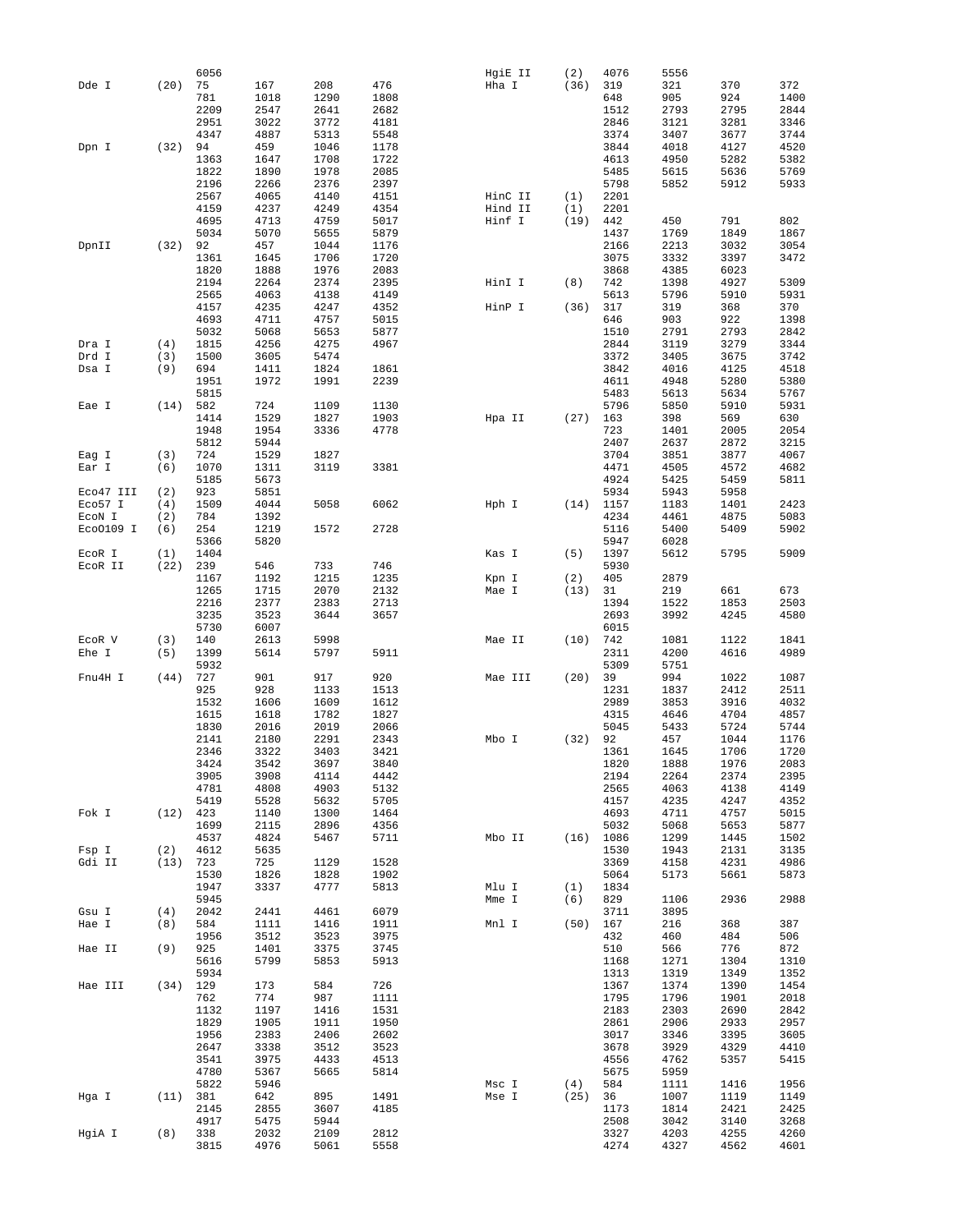|                 |            | 4966         | 5338         | 5519         | 5716         |                       |                                | 5366         |                          | 5663              | 5820                       | 6005            |
|-----------------|------------|--------------|--------------|--------------|--------------|-----------------------|--------------------------------|--------------|--------------------------|-------------------|----------------------------|-----------------|
| Msl I           | (3)        | 5986<br>1899 | 4642         | 4801         |              | Sca I<br>ScrF I       | (1)<br>(38)                    | 4870<br>163  |                          | 241               | 398                        | 399             |
| Msp I           | (27)       | 163          | 398          | 569          | 630          |                       |                                | 548          |                          | 570               | 723                        | 735             |
|                 |            | 723          | 1401         | 2005         | 2054         |                       |                                | 748          |                          | 1169              | 1194                       | 1217            |
|                 |            | 2407         | 2637         | 2872         | 3215         |                       |                                | 1237         |                          | 1267              | 1717                       | 2005            |
|                 |            | 3704         | 3851         | 3877         | 4067         |                       |                                | 2054         |                          | 2072              | 2134                       | 2218            |
|                 |            | 4471         | 4505         | 4572         | 4682         |                       |                                | 2379         |                          | 2385              | 2637                       | 2715            |
|                 |            | 4924         | 5425         | 5459         | 5811         |                       |                                | 2872         |                          | 2873              | 3237                       | 3525            |
|                 |            | 5934         | 5943         | 5958         |              |                       |                                | 3646         |                          | 3659              | 3877                       | 4573            |
| MspAl I         | (13)       | 588          | 1620         | 1826         | 1993         |                       |                                | 4924         |                          | 5425              | 5460                       | 5732            |
|                 |            | 2021         | 2973         | 3321         | 3839         |                       |                                | 5811         |                          | 6009              |                            |                 |
|                 |            | 4084         | 5025         | 5491         | 5685         | Sec I                 | (41)                           | 161          |                          | 240               | 250                        | 397             |
|                 |            | 6041         |              |              |              |                       |                                | 461          |                          | 497               | 546                        | 547             |
| Nae I           | (2)        | 631          | 5944         |              |              |                       |                                | 694          |                          | 733               | 734                        | 746             |
| Nar I           | (5)        | 1398         | 5613         | 5796         | 5910         |                       |                                | 747          |                          | 1167              | 1236                       | 1245            |
| Nci I           | (16)       | 5931<br>163  | 398          | 399          | 570          |                       |                                | 1265<br>1824 |                          | 1266<br>1861      | 1411<br>1906               | 1716<br>1951    |
|                 |            | 723          | 2005         | 2054         | 2637         |                       |                                | 1972         |                          | 1991              | 2071                       | 2132            |
|                 |            | 2872         | 2873         | 3877         | 4573         |                       |                                | 2217         |                          | 2239              | 2378                       | 2635            |
|                 |            | 4924         | 5425         | 5460         | 5811         |                       |                                | 2714         |                          | 2724              | 2871                       | 2934            |
| Nco I           | (3)        | 1411         | 1861         | 2239         |              |                       |                                | 3236         |                          | 3657              | 5731                       | 5809            |
| Nde I           | (1)        | 5561         |              |              |              |                       |                                | 5815         |                          |                   |                            |                 |
| NgoM I          | (2)        | 629          | 5942         |              |              | SfaN I                | (22)                           | 185          |                          | 444               | 641                        | 938             |
| Nhe I           | (2)        | 30           | 2502         |              |              |                       |                                | 1485         |                          | 1542              | 1674                       | 1720            |
| Nla III         | (19)       | 62           | 1205         | 1415         | 1865         |                       |                                | 1902         |                          | 1974              | 2659                       | 2917            |
|                 |            | 2243         | 2534         | 2988         | 3155         |                       |                                | 3593         |                          | 4645              | 4838                       | 5085            |
|                 |            | 3501         | 4221         | 4712         | 4722         |                       |                                | 5446         |                          | 5538              | 5576                       | 5614            |
|                 |            | 4800         | 4836         | 5229         | 5334         |                       |                                | 5930         |                          | 5942              |                            |                 |
|                 |            | 5418         | 5785         | 5858         |              | Sfc I                 | (10)                           | 15           |                          | 917               | 925                        | 1101            |
| Nla IV          | (34)       | 188          | 201          | 246          | 403          |                       |                                | 1496         |                          | 2487              | 3762                       | 3953            |
|                 |            | 521<br>893   | 552<br>1144  | 692          | 761          |                       |                                | 4631         |                          | 6049<br>2873      |                            |                 |
|                 |            | 1573         | 1689         | 1221<br>1822 | 1399<br>2236 | Sma I<br>SnaB I       | (2)<br>(1)                     | 399<br>1842  |                          |                   |                            |                 |
|                 |            | 2405         | 2662         | 2675         | 2720         | Spe I                 | (1)                            | 660          |                          |                   |                            |                 |
|                 |            | 2877         | 3243         | 3529         | 3568         | Sph I                 | (1)                            | 5785         |                          |                   |                            |                 |
|                 |            | 4340         | 4434         | 4475         | 4686         | Ssp I                 | (2)                            | 3040         |                          | 5194              |                            |                 |
|                 |            | 5276         | 5614         | 5797         | 5821         | Sty I                 | (8)                            | 250          |                          | 461               | 1245                       | 1411            |
|                 |            | 5911         | 5932         |              |              |                       |                                | 1861         |                          | 2239              | 2724                       | 2934            |
| Not I           | (1)        | 1827         |              |              |              | Taq I                 | (12)                           | 794          |                          | 1038              | 1349                       | 1360            |
| Nru I           | (2)        | 1644         | 1968         |              |              |                       |                                | 1705         |                          | 1847              | 1981                       | 2200            |
| Nsp7524 I       | (3)        | 3497         | 5414         | 5781         |              |                       |                                | 2263         |                          | 3035              | 3597                       | 5041            |
| NspB II         | (13)       | 588          | 1620         | 1826         | 1993         | Tfi I                 | (8)                            | 442          |                          | 802               | 1437                       | 1769            |
|                 |            | 2021         | 2973         | 3321         | 3839         |                       |                                | 2213         |                          | 3075              | 3332                       | 3472            |
|                 |            | 4084         | 5025         | 5491         | 5685         | Tsp45 I               | (7)                            | 1022         |                          | 1231              | 2412                       | 4646            |
|                 |            | 6041         |              |              |              |                       |                                | 4857         |                          | 5433              | 5744                       |                 |
| NspH I          | (3)        | 3501         | 5418         | 5785         |              | Tth111 I              | (4)                            | 390          |                          | 811               | 1217                       | 2864            |
| Pac I           | (1)        | 2425         |              |              |              | Tth111 II             | (9)                            | 146          |                          | 422               | 613                        | 632             |
| PaeR7 I         | (1)        | 1846         |              |              |              |                       |                                | 1870         |                          | 2619              | 4086                       | 4095            |
| Pal I           | (34)       | 129<br>762   | 173<br>774   | 584<br>987   | 726          |                       |                                | 4125<br>2421 |                          |                   |                            | 3327            |
|                 |            | 1132         | 1197         | 1416         | 1111<br>1531 | Vsp I                 | (5)                            | 4562         |                          | 3140              | 3268                       |                 |
|                 |            | 1829         | 1905         | 1911         | 1950         | Xba I                 | (3)                            | 218          |                          | 1852              | 2692                       |                 |
|                 |            | 1956         | 2383         | 2406         | 2602         | Xho I                 | (1)                            | 1846         |                          |                   |                            |                 |
|                 |            | 2647         | 3338         | 3512         | 3523         | Xho II                | (9)                            | 1820         |                          | 1976              | 2374                       | 4138            |
|                 |            | 3541         | 3975         | 4433         | 4513         |                       |                                | 4149         |                          | 4235              | 4247                       | 5015            |
|                 |            | 4780         | 5367         | 5665         | 5814         |                       |                                | 5032         |                          |                   |                            |                 |
|                 |            | 5822         | 5946         |              |              | Xma I                 | (2)                            | 397          |                          | 2871              |                            |                 |
| Ple I           | (6)        | 799          | 1857         | 1875         | 2174         | Xma III               | (3)                            | 724          |                          | 1529              | 1827                       |                 |
|                 |            | 3040         | 3876         |              |              | Xmn I                 | (4)                            | 2124         |                          | 3103              | 3141                       | 4989            |
| Pme I           | (1)        | 1815         |              |              |              |                       |                                |              |                          |                   |                            |                 |
| PpuM I          | (4)        | 254          | 1219         | 1572         | 2728         | Site usage in pBGLuc: |                                |              |                          |                   |                            |                 |
| Psp1406 I       | (2)        | 4616         | 4989         |              |              | Aat II                |                                |              |                          |                   | GT `MK, AC                 |                 |
| PspA I          | (2)        | 397          | 2871         |              |              | Acc65 I               | G, ACGT `C<br>G`GTAC, C        |              | 2<br>2                   | Acc I<br>Aci I    | $C^{\wedge}CG, C$          |                 |
| Pst I           | (3)        | 921          | 929          | 1105         |              | Afl II                | C`TTAA, G                      |              | 3                        | Afl III           | A`CRYG, T                  |                 |
| Pvu I<br>Pvu II | (4)<br>(4) | 1648<br>1620 | 2197<br>3321 | 4760<br>5685 | 5656<br>6041 | Age I                 | A`CCGG, T                      |              | $\overline{\phantom{a}}$ | Aha II            | GR CG, YC                  |                 |
| Rsa I           | (9)        | 403          | 659          | 1284         | 1844         | Ahd I                 | GACNN, N`NNGTC                 |              | 5                        | Alu I             | $AG$ $CT$                  |                 |
|                 |            | 1859         | 2877         | 4870         | 5546         | Alw I<br>Apa I        | GGATC 8/9<br>G, GGCC `C        |              | 16<br>$\sim$             | AlwN I<br>ApaL I  | CAG, NNN `CTG<br>G`TGCA, C |                 |
|                 |            | 6057         |              |              |              | Apo I                 | R`AATT, Y                      |              | $\overline{a}$           | Asc I             | GG `CGCG, CC               |                 |
| Sac I           | (2)        | 338          | 2812         |              |              | Ase I                 | AT`TA, AT                      |              | 5                        | Asp718            | G`GTAC, C                  |                 |
| Sac II          | (2)        | 1827         | 1994         |              |              | Ava I                 | $C^{\wedge}$ YCGR, G           |              | 6                        | Ava II            | $G$ $GWC$ , $C$            |                 |
| Sal I           | (1)        | 2199         |              |              |              | Avr II<br>Ban I       | $C$ $CTAG$ , $G$               |              | $\sim$<br>13             | BamH I            | $G$ $GATC$ , $C$           |                 |
| Sap I           | (2)        | 3119         | 3381         |              |              | Bbe I                 | $G$ $GYRC$ , $C$<br>G, GCGC `C |              | 5                        | Ban II<br>Bbs I   | G, RGCY `C<br>GAAGAC 8/12  |                 |
| Sau3A I         | (32)       | 92           | 457          | 1044         | 1176         | Bbv I                 | GCAGC 13/17                    |              | 9                        | Bbv II            | GAAGAC 7/11                |                 |
|                 |            | 1361         | 1645         | 1706         | 1720         | Bcl I                 | T`GATC, A                      |              | $\overline{\phantom{a}}$ | Bcn I             | $CC, S$ GG                 |                 |
|                 |            | 1820         | 1888         | 1976         | 2083         | Bfa I                 | $C^T A, G$                     |              | 13                       | Bgl I             |                            | GCCN, NNN `NGGC |
|                 |            | 2194         | 2264         | 2374         | 2395         | Bgl II<br>Bpm I       | A`GATC, T<br>CTGGAG 22/20      |              | $ \,$<br>$\overline{4}$  | Blp I<br>Bsa I    | GC `TNA, GC<br>GGTCTC 7/11 |                 |
|                 |            | 2565         | 4063         | 4138         | 4149         | BsaA I                | YAC GTR                        |              | $\mathbf{1}$             | BsaB I            | GATNN NNATC                |                 |
|                 |            | 4157         | 4235         | 4247         | 4352         | BsaH I                | GR CG, YC                      |              | 8                        | BsaJ I            | $C$ $\cap$ $CNNG$ , $G$    |                 |
|                 |            | 4693         | 4711         | 4757         | 5015         | BsaW I                | W`CCGG, W                      |              | 3                        | BseR I            | GAGGAG 16/14               |                 |
|                 |            | 5032         | 5068         | 5653         | 5877         | Bsg I                 | GTGCAG 22/20                   |              | $\overline{4}$<br>11     | BsiC I            | TT CG, AA<br>G, WGCW `C    |                 |
| Sau96 I         | (28)       | 127          | 171          | 186          | 199          | BsiE I<br>BsiW I      | CG, RY CG<br>$C$ $GTAC$ , $G$  |              | $\sim$                   | BsiHKA I<br>Bsm I | GAATG, C 7                 |                 |
|                 |            | 254          | 551          | 690          | 760          | BsmA I                | GTCTC 79                       |              | 21                       | BsmB I            | CGTCTC 7/11                |                 |
|                 |            | 773          | 985          | 1196         | 1219         | BsmF I                | GGGAC 15/19                    |              | 11                       | BsoF I            | $GC^N$ , $GC$              |                 |
|                 |            | 1572<br>2645 | 2381<br>2660 | 2404<br>2673 | 2600         | Bsp120 I              | G`GGCC, C                      |              | $\overline{\phantom{a}}$ |                   | Bsp1286 I G, DGCH C        |                 |
|                 |            | 4432         | 4511         | 4528         | 2728<br>4750 | BspH I<br>BspM II     | T CATG, A<br>T CCGG, A         |              | $\overline{4}$<br>$\sim$ | BspM I<br>Bsr I   | ACCTGC 10/14<br>ACT, GG    |                 |
|                 |            |              |              |              |              | BsrB I                | GAG   CGG                      |              | $\overline{4}$           | BsrD I            | GCAATG, 8                  |                 |
|                 |            |              |              |              |              |                       |                                |              |                          |                   |                            |                 |

 $\begin{array}{l} 1 \ 6 \ 4 \ 2 \ 8 \ 9 \ 3 \ 4 \ 2 \ 2 \ 1 \ 3 \ 1 \ 8 \ 2 \ 2 \ 1 \ 5 \ 2 \ 4 \ 1 \ 4 \ 4 \ 2 \ 8 \ 7 \ 4 \ 4 \ 1 \ 1 \ 7 \ 2 \end{array}$